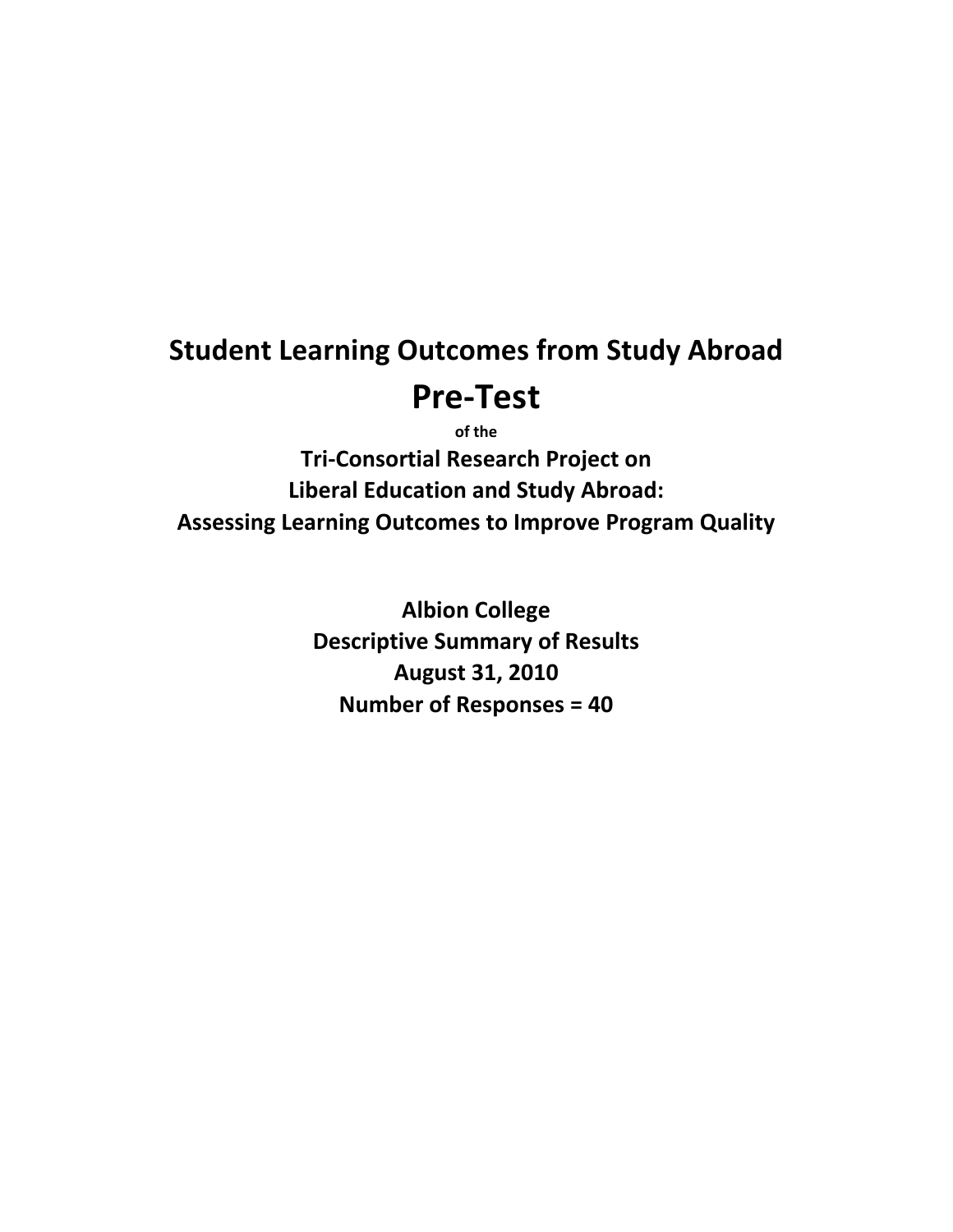**1. Name:** *Responses withheld*

**2. Date of Birth:** *Responses withheld* 

**3. E‐mail address:** *Responses withheld*

# **4. Gender**

| Ν | ℅ |
|---|---|
|   |   |

- *31* **77.5%** Female
- *9* **22.5%** Male

# **5. Year in School**

- *0* **0.0%** First‐Year
- *0* **0.0%** Sophomore
- *35* **87.5%** Junior
- *5* **12.5%** Senior
- *0* **0.0%** Graduate Student

# **6. Major, minor and concentration**

*See Appendix A*

# **7. Current Home State: 8. State/Country in which you were born:**

| 35           |                    | 26.7% Michigan | <u>States</u> |                |                 | Countries    |                   |                                          |
|--------------|--------------------|----------------|---------------|----------------|-----------------|--------------|-------------------|------------------------------------------|
| 3            | 26.7% Illinois     |                | 22            |                | 55.0% Michigan  | 5            |                   | 12.5% United States (no state specified) |
| $\mathbf{1}$ | <b>10.0% Other</b> |                | 3             |                | 7.5% Illinois   | 1            | <b>2.5%</b> China |                                          |
|              |                    |                |               |                | 2.5% California | 1            |                   | 2.5% England                             |
|              |                    |                |               | <b>2.5%</b> DC |                 | 1            | <b>2.5%</b> Italy |                                          |
|              |                    |                |               |                | 2.5% New Jersey | $\mathbf{1}$ | <b>3.3%</b> Japan |                                          |
|              |                    |                |               | 2.5% Texas     |                 | 1            |                   | 2.5% Philippines                         |
|              |                    |                |               |                | 2.5% Virginia   | $\mathbf{1}$ |                   | 2.5% Thailand                            |

# **9. Grew up mainly:**

| 32 | 80.0% Suburban |
|----|----------------|
|----|----------------|

*5* **12.5%** Rural

*3* **7.5%** Urban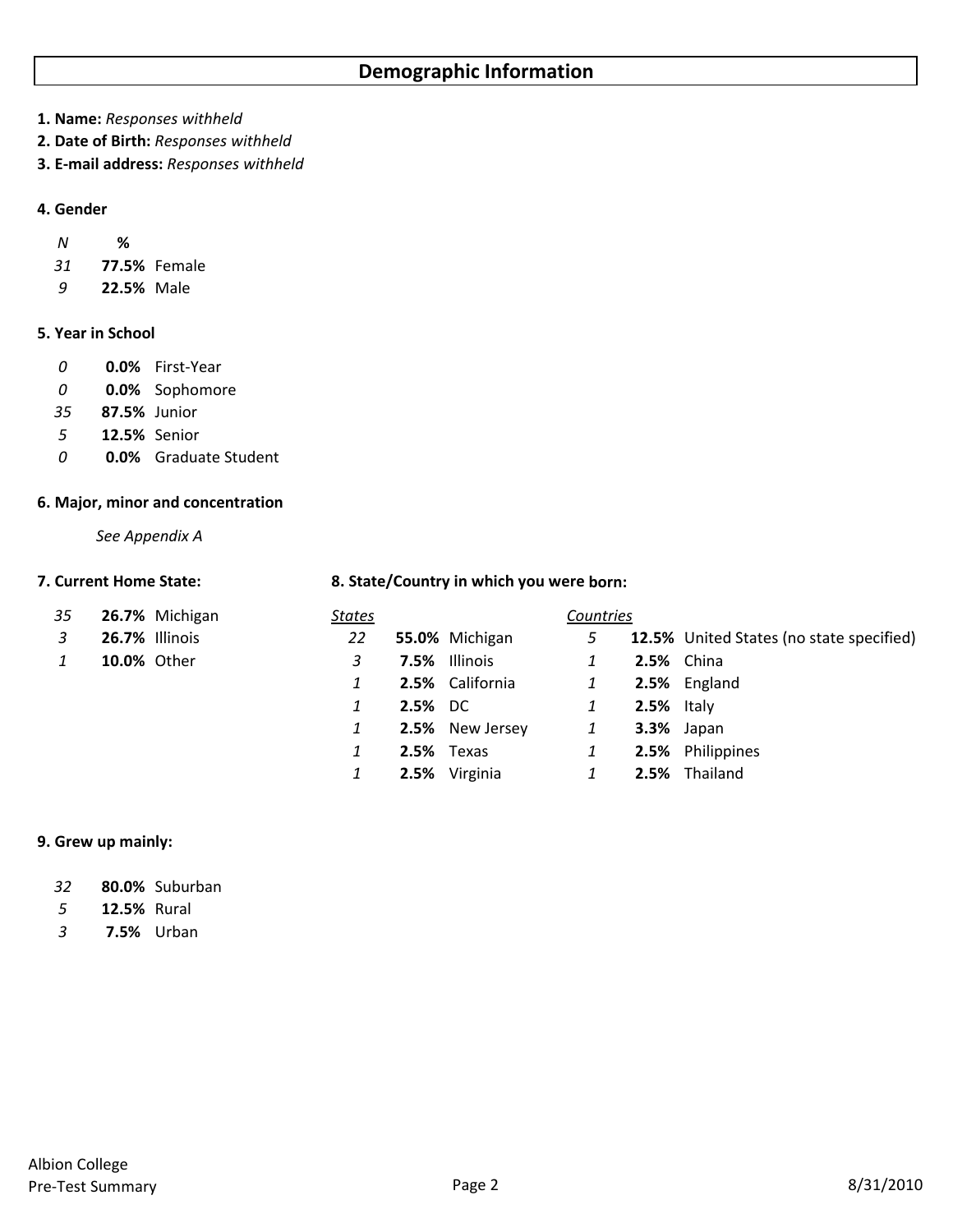# **10. Is English your first language?**

- *36* **90.0%** Yes
- **10.0%** No  $\longrightarrow$  **11.** If no, what is your first language? Chinese (N = 1)
	- Filipino  $(N = 1)$ Italian and Finnish  $(N = 1)$ Thai  $(N = 1)$

#### **12. Do you speak a foreign language?**

- **13. 13. If yes,** which **languages?** Spanish (N = 13) **25.0%** No French (N = 9)
- German  $(N = 4)$ Japanese  $(N = 3)$ English  $(N = 1)$ Finnish  $(N = 1)$ Italian  $(N = 1)$ **Russian (N = 1)**

# **14. How many semesters of high school instruction did you complete in your second language?**

- *13* **41.9%** 8 semesters
- *4* **12.9%** 6 semesters *Mean = 5.12 semesters*
- *2* **6.5%** 5 semesters *Std. Dev. = 3.31*
- *3* **9.7%** 4 semesters
- *2* **6.5%** 3 semesters
- *3* **9.7%** 2 semesters
- *4* **12.9%** 0 semesters

**15. How many semesters of college/university instruction have you completed in your second language?**

- *2* **6.5%** 6 semesters
- *7* **22.6%** 5 semesters
- 
- *3* **9.7%** 3 semesters *Std. Dev. = 1.47*
- *5* **16.1%** 2 semesters
- *5* **16.1%** 1 semesters
- *3* **9.7%** 0 semesters

**16. What is your assessment of your second language proficiency prior to off‐campus study?**

- *0* **0.0%** 7 ‐ Native Proficiency
- *2* **6.7%** 6
- *8* **26.7%** 5 *Mean self‐assessment score = 3.93*
- *7* **23.3%** 4 *Std. Dev. = 1.09*
- *10* **33.3%** 3
- *2* **6.7%** 2
- *1* **3.3%** 1 ‐ No Proficiency

*6* **19.4%** 4 semesters *Mean = 2.60 semesters*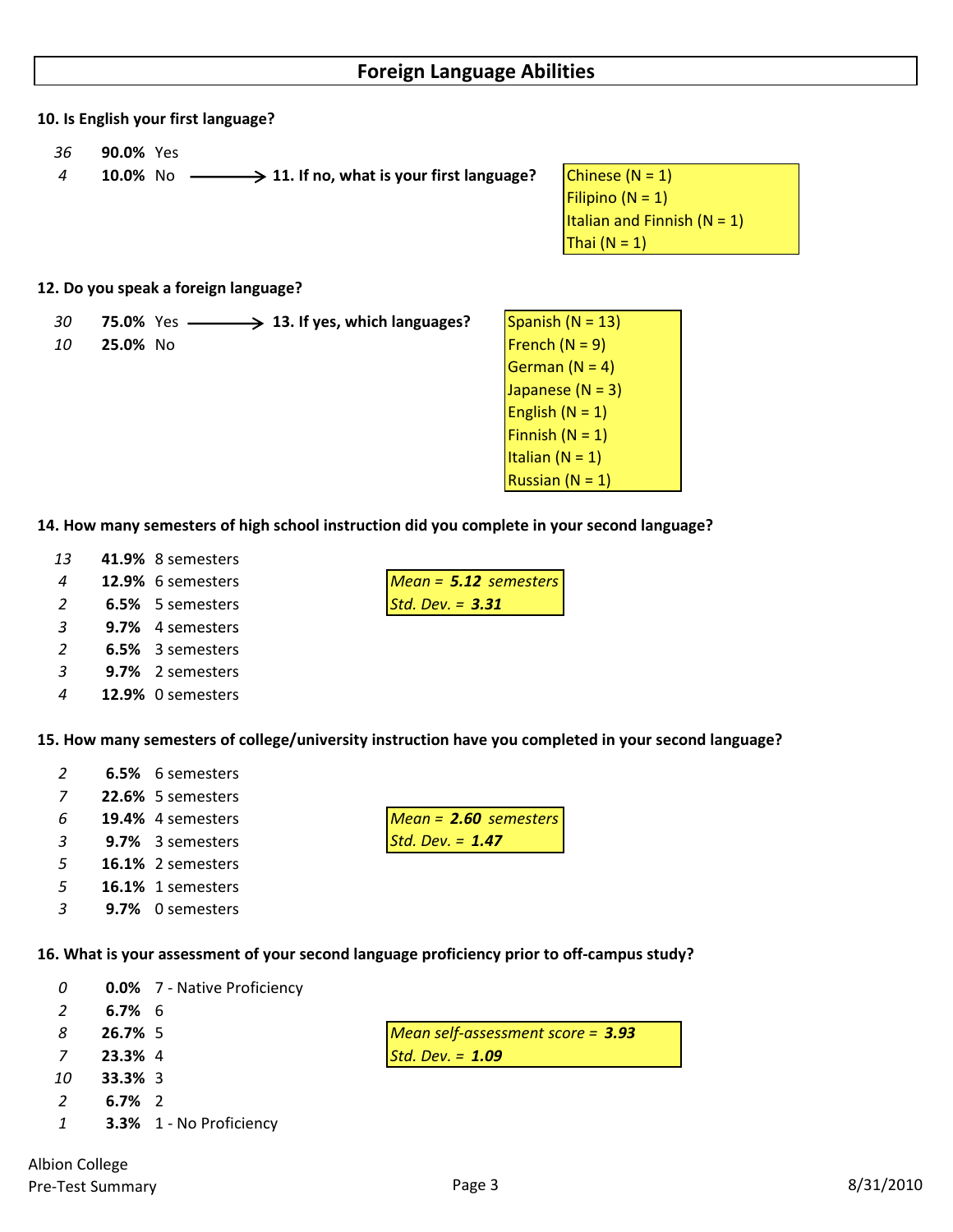# **Study Abroad Interests**

# **17. Why have you chosen to study off‐campus? (check all that apply)**

- **90.0%** Desire to learn another language or culture
- **67.5%** Advancement in future job or profession
- **55.0%** Professors recommended it
- **52.5%** Friends recommended it
- **35.0%** Family members recommended it
- **32.5%** Academic advisor recommended it
- **17.5%** Desire to get away from something in personal, family, or college life
- **2.5%** "Childhood dream"
- **2.5%** "Curriculum"
- **2.5%** "Internship Credit for my Major"
- **2.5%** "Required for graduation"
- **0.0%** Desire to keep up with family or friends who have been abroad

# 18. Why did you choose the off-campus study program you are going on? (Check all that apply)

- **77.5%** Recommended by a friend / professor / advisor / parent or family member
- **72.5%** Wanted an experience in a culture or society different from my own
- **47.5%** Academic reasons
- **47.5%** Reputation of program
- **30.0%** Wanted a challenge
- **22.5%** Always wanted to travel to this place
- **12.5%** Friends going there
- **2.5%** "Bagpipes"
- **2.5%** Family background
- **2.5%** Financial aid
- **2.5%** "Internship/Cost"
- **2.5%** "Only program that I could fit in my schedule"
- **0.0%** Boy/girlfriend going there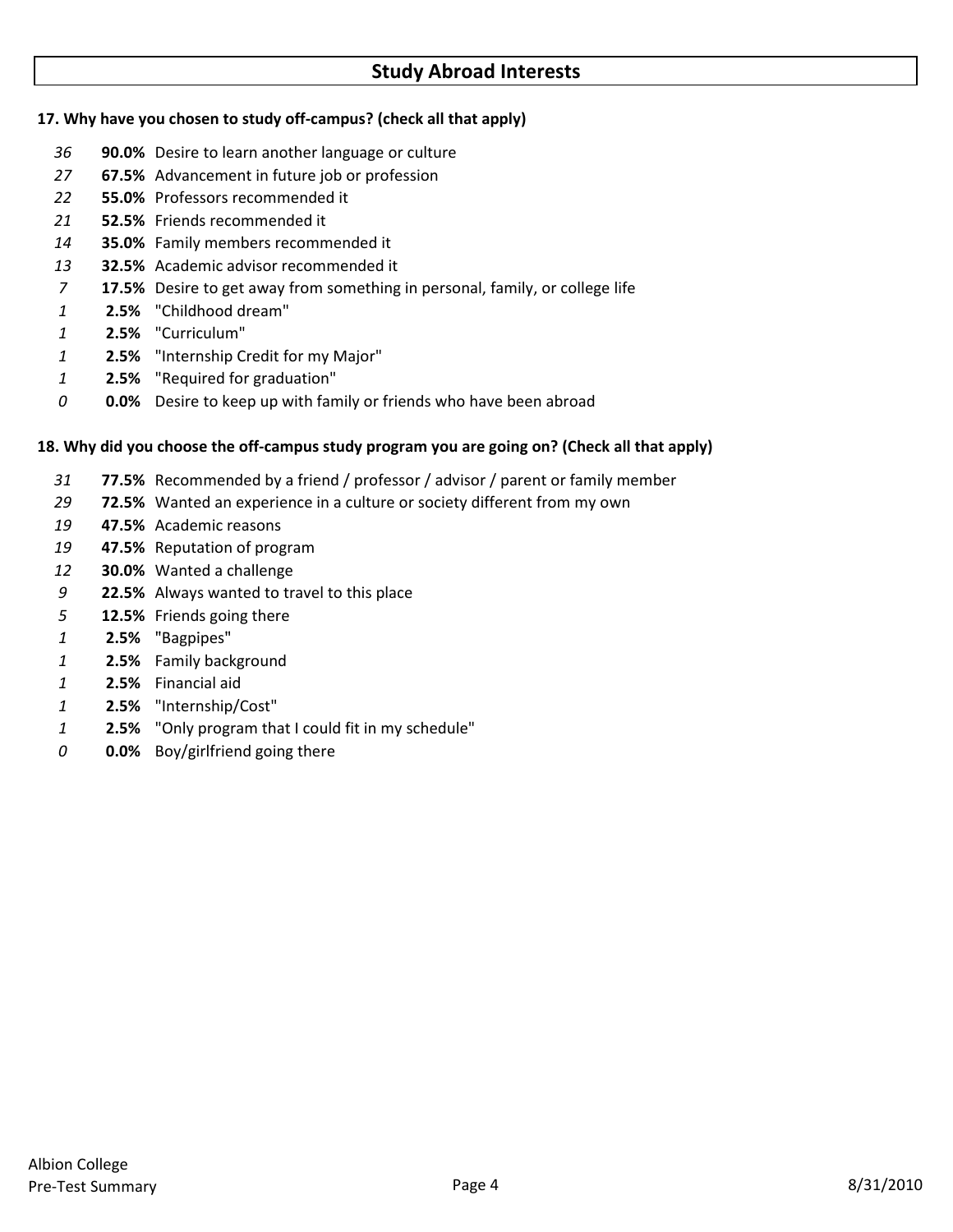# **Experience Abroad**

#### **19. Have you ever been abroad?**

- **75.0%** Yes **20. If yes, indicate where and for how many weeks.**
- **25.0%** No

# **21. Have you ever studied abroad?**

- **23.3%** Yes **22. If yes, indicate where and for how many weeks.**
- **76.7%** No

# **23. Have you ever lived outside the US?**

- **23.3%** Yes **24. If yes, indicate where and for how many weeks.**
- **76.7%** No

# **25. Have you done any of the following? (Check all that apply)**

- **32.5%** Eaten at a variety of ethnic restaurants
- **32.5%** Socialized with students from a different cultural background
- **30.0%** Developed an on‐going friendship with someone from another culture
- **30.0%** Had intellectual discussions with someone from another culture
- **30.0%** Listened to musical artists from another country
- **30.0%** Watched/listened to world news
- **27.5%** Studied with someone from a different cultural background
- **27.5%** Taken a class on multi‐cultural/ diversity issues
- **27.5%** Viewed foreign films
- **22.5%** Attended a symposium or lecture on a cross‐cultural issue
- **22.5%** Discussed global issues with someone from another culture
- **22.5%** Shared personal feelings or problems with someone from another culture
- **20.0%** Attended religious services of a faith other than my own
- **20.0%** Been involved in structured dialogues with students from different cultural backgrounds
- **17.5%** Had discussions regarding inter‐group relations with someone from another culture
- **10.0%** Had guarded or cautious interactions with someone from another culture
- **5.0%** Had tense or hostile interactions with someone from another culture

*See Appendix B for a summary of abroad experiences*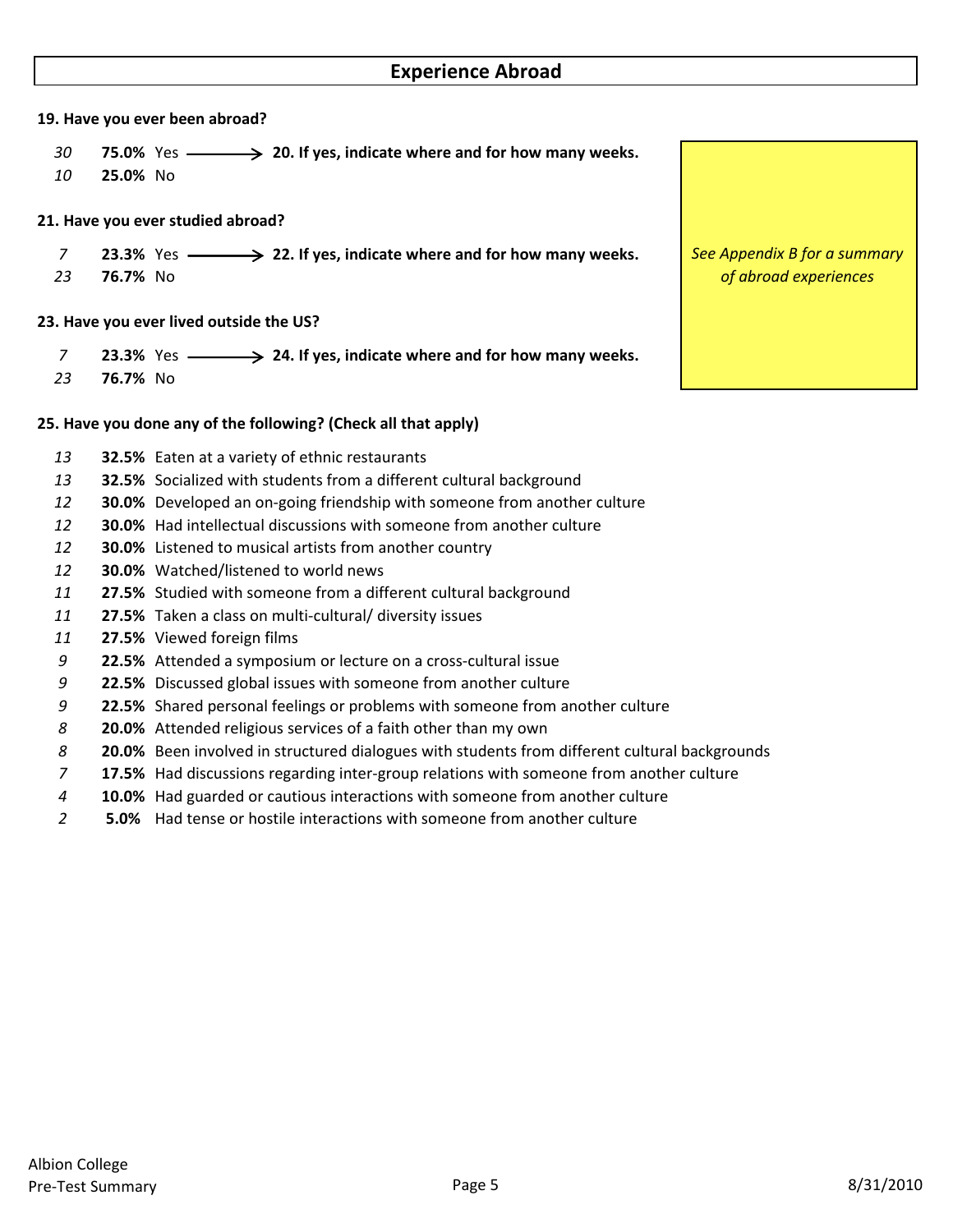# **Familiarity with Study Abroad Site**

*N* **%** *N* **%** *N* **%** *N* **%** *N* **%** Cultural practices of the people *0* **0.0%** *8* **20.0%** *18* **45.0%** *10* **25.0%** *4* **10.0%** History of the people *2* **5.0%** *5* **12.5%** *14* **35.0%** *15* **37.5%** *4* **10.0%** Political system and events *0* **0.0%** *7* **17.5%** *9* **22.5%** *16* **40.0%** *8* **20.0%** Health practices and concerns *2* **5.0%** *4* **10.0%** *9* **22.5%** *20* **50.0%** *5* **12.5%** Economic system *3* **7.5%** *7* **17.5%** *12* **30.0%** *10* **25.0%** *8* **20.0%** Religious practices *1* **2.5%** *9* **22.5%** *16* **40.0%** *8* **20.0%** *6* **15.0%** Educational system and practices *2* **5.0%** *9* **22.5%** *20* **50.0%** *6* **15.0%** *3* **7.5%** General social customs of the culture *1* **2.6%** *13* **33.3%** *16* **41.0%** *7* **17.9%** *2* **5.1%** Very Knowledgeable Not Knowledgeable 5 | 4 | 3 | 2 | 1

26. Please indicate how knowledgeable you are about each of the following features of your off-campus study location by entering a number between 1 and 5 in each box, where  $1 =$  not knowledgeable and  $5 =$  very knowledgeable.

**28. Have you corresponded with anyone from your program site?**

- *15* **37.5%** Yes **29. If yes, how often (specify the number of times)?** *See Appendix C*
- *25* **62.5%** No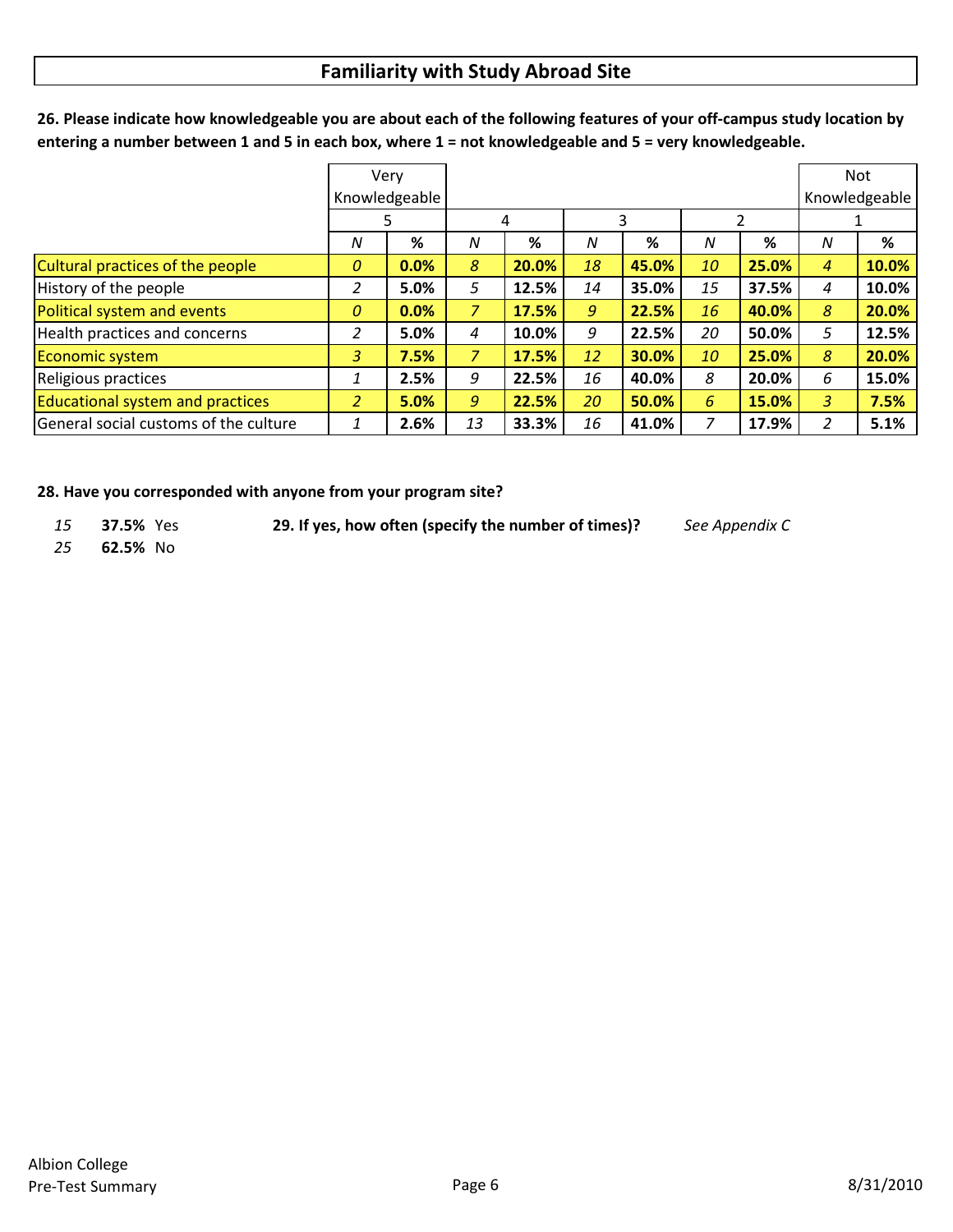# **Scenarios**

30. Two executives, one from Japan the other from the United States, both working in a foreign office, were discussing how to host an important dignitary visiting from the local country. The Japanese man insisted the group must go out to a luxury restaurant for dinner. The American thought it would be best to give the visitor some privacy after work and give him some unscheduled time. Both men were insistent upon their plan and neither would agree with the other. Whose **plan would be best in this situation?**

| N  | %       | Score |                                                         |
|----|---------|-------|---------------------------------------------------------|
| 2  | 5.0%    | 1     | A. Both were equally good.                              |
| -3 | 7.5%    | 0     | B. The Japanese man's plan is best.                     |
| 30 | 75.0%   | 2     | C. It would depend on the customs of the local country. |
| 0  | 0.0%    | 0     | D. The American man's plan is best.                     |
| 0  | $0.0\%$ | 1     | E. Neither was a good idea.                             |
|    | 12.5%   |       | F. Need more information to decide.                     |

31. Bjutu, an exchange student from Zimbabwe, was living with the Campbell family in central Ohio in the United States. One Saturday Bjutu and the Campbells went to the local mall to shop and hang out. Eventually they all went their separate ways but had decided to meet back at the entrance by 5 p.m. to go to dinner and then a movie. At 5 p.m., everyone was back except for Bjutu. It was not until 5:35 that Bjutu finally arrived back at the meeting place. The **Campbells were terse. How might you expect Bjutu to react to the Campbell family?**

|    | $0.0\%$ | 0             | A. He would be upset that he had to return before seeing everything.     |
|----|---------|---------------|--------------------------------------------------------------------------|
| 9  | 22.5%   | 1             | B. He might apologize and provide a good reason why he was late.         |
|    | 2.5%    | $\Omega$      | C. He might be very thankful that the Campbells brought him to the mall. |
| 13 | 32.5%   | $\mathcal{P}$ | D. I do not understand his culture well enough to say.                   |
| 15 | 37.5%   | 2             | E. He would act normally, as if nothing had happened.                    |
|    | 5.0%    |               | F. He would be embarrassed and not speak to the Campbells.               |

32. You are enrolled in a campus class on criminology. One day the professor lectures on capital punishment (CP) and its effects as a deterrent to crime in a number of countries including the U.S. The professor cites several recent studies showing that the use of CP lowers violent crime rates. In one example the professor cited the low use of illegal drugs in Singapore where the punishment for drug use is death by hanging. Several students object to this information and, though they cannot cite a specific study, are certain that cultural differences and not CP impact the overall crime rates. What do **you think about this topic?**

|    | 2.5%  | 0             | A. The professor has cited specific studies and holds a PhD in criminology; he is likely right.                                                               |
|----|-------|---------------|---------------------------------------------------------------------------------------------------------------------------------------------------------------|
|    | 10.0% |               | The professor is likely just manipulating the data to prove his point, because it is too<br>В.<br>difficult to compare crime rates across different cultures. |
|    | 20.0% | $\mathcal{P}$ | C. I prefer to do further research myself and decide based on my findings.                                                                                    |
| 15 | 37.5% | 2             | D. Since culture impacts crime, it is difficult to separate these two issues.                                                                                 |
| 11 | 27.5% |               | E. It is possible that the professor and students are both right, but hard to know.                                                                           |
|    | 2.5%  | 0             | F. Regardless of ones cultural beliefs, capital punishment is wrong.                                                                                          |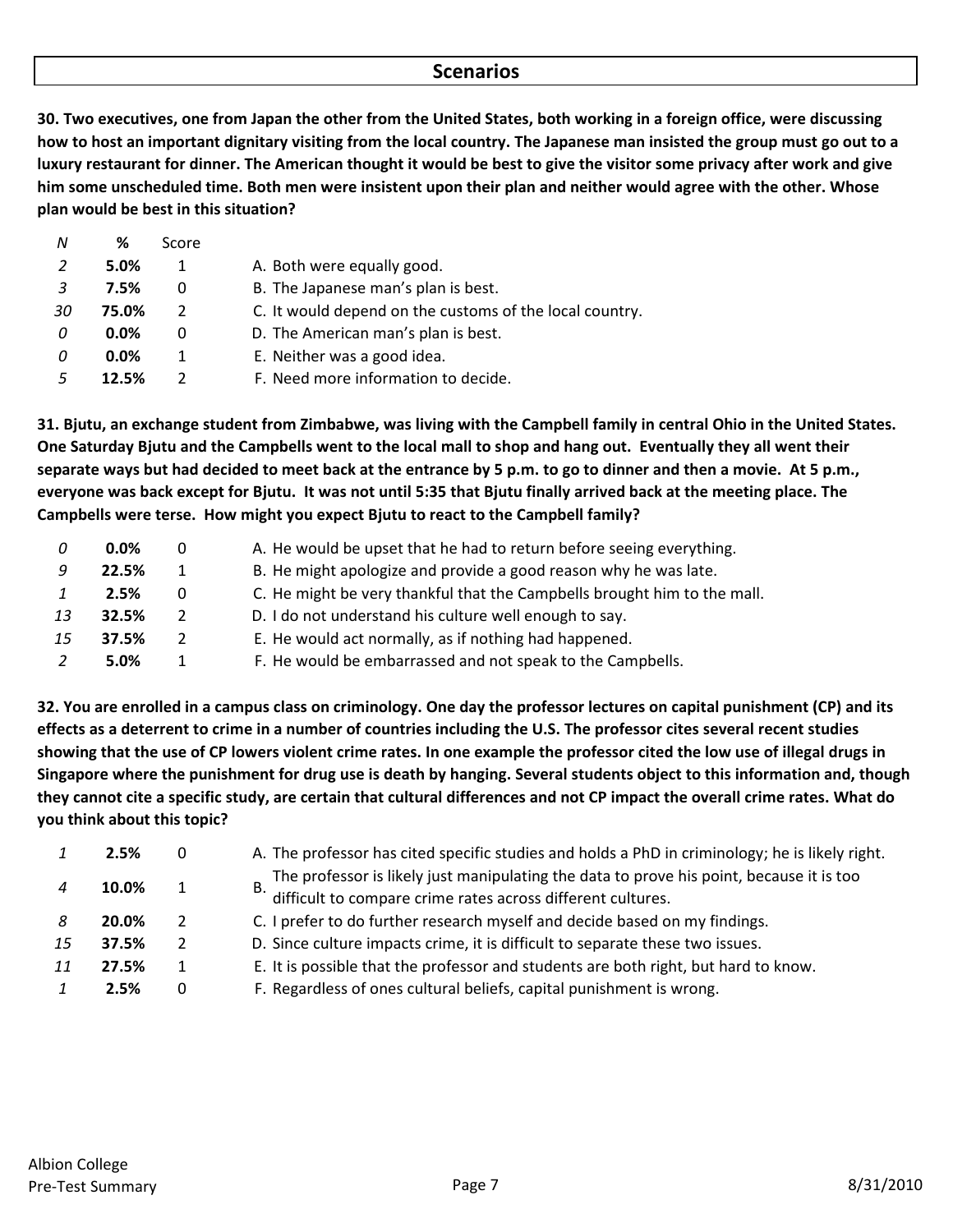33. In the country of Nepal, poor families often sell their daughters into indentured servitude for monthly payments to the family. The girls are taken from their families and they often work for years. The girls get no payment and usually work long hours in conditions that many say amounts to slavery. During their servitude, they forgo any education and work continuously until the contract has been terminated by the parent or the proprietor who purchased their services. Which **of the following best describes your position on this issue?**

| 0.0%    | 0              | A. If the parents and proprietor agree to the arrangement then it is completely acceptable.                                              |
|---------|----------------|------------------------------------------------------------------------------------------------------------------------------------------|
| 2.5%    |                | This is a violation of child labor practices and have long been condemned by civilized<br>В.<br>society.                                 |
|         |                | Since the culture of Nepal has condoned this practice for centuries, I see little reason to                                              |
| 7.5%    |                | interfere.                                                                                                                               |
| $0.0\%$ |                | If the girls are not being physically abused, and payment is being made for their services,<br>there is little harm in this arrangement. |
| 12.5%   | $\overline{2}$ | E. I would need to know more about the culture to condemn or condone this practice.                                                      |
| 77.5%   |                | Although this may be a cultural issue, the girls should be protected based upon common<br>human rights.                                  |

34. You are in a market in rural China and you see a man and his wife bartering with a farmer for a chicken. The farmer says something to the wife, the man yells at his wife, and the wife drops her head, turns, and walks away. What cultural **dynamics do you see occurring in this scenario?**

|    | 5.0%    |   | A. The woman may have shamed the man as he was bartering with the farmer.             |
|----|---------|---|---------------------------------------------------------------------------------------|
|    | 10.0%   | 0 | B. The farmer did not want to barter with the wife and the husband told her to leave. |
|    | $0.0\%$ | 0 | C. The woman was embarrassed by her husband's yelling.                                |
|    | 17.5%   |   | D. 'a' 'b' and 'c' are equally possible, but it is hard to know.                      |
| 21 | 52.5%   |   | E. The Chinese society is a patriarchal society so 'a' or 'b' are most likely.        |
| 6  | 15.0%   |   | F. Need more information about the culture to answer.                                 |

35. Imagine you are invited by a friend, the oldest son of a local business owner, to dinner with his family. You arrive at the same time as another local guest. As the two of you enter, the local guest greets the grandfather, greets the father, **and then greets the host. It is now your turn. How would you proceed?**

| -8                        | 20.0%   | 1             | A. I would greet my friend and allow him to make introductions.      |
|---------------------------|---------|---------------|----------------------------------------------------------------------|
| $\boldsymbol{\varLambda}$ | 10.0%   | 1             | B. I would greet the grandfather, the father, and then my friend.    |
| 13                        | 32.5%   | $\mathcal{P}$ | C. I would wait and take my cue from my friend the host.             |
| $\Omega$                  | $0.0\%$ | 0             | D. I would wait for the family members to each introduce themselves. |
| 15                        | 37.5%   | 2             | E. I would greet the family the same way the guest before me did.    |
| 0                         | $0.0\%$ | $\Omega$      | F. I would greet all of the family at once and not individually.     |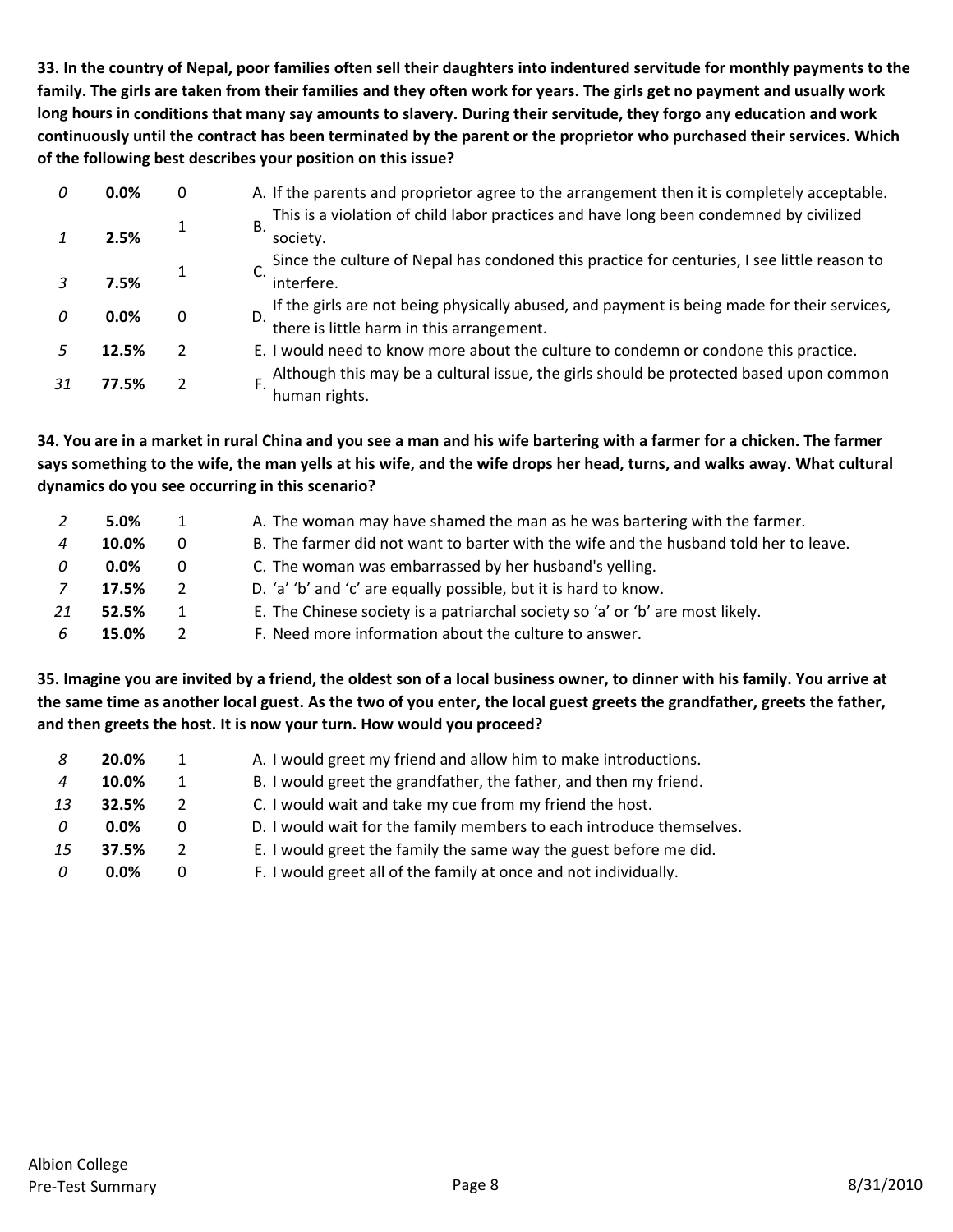36. Imagine you have been hired by an employer who has offices worldwide. You are initially assigned to work in the domestic division of the corporation. You work with several college friends and enjoy the comfortable environment of the office. After having spent six months training and working in the domestic division, you are notified you will be transferred to the international division on the other side of town. In your new position, you will work with a multicultural group composed of colleagues from various nations around the world. Which statement do you think would best describe your **reaction?**

| 16 | 40.0% |   | A. I would be excited for the opportunity to work with a group of culturally diverse people.            |
|----|-------|---|---------------------------------------------------------------------------------------------------------|
| 0  | 0.0%  |   | I would agree to go but might find it difficult to work with a culturally different group of<br>people. |
| 0  | 0.0%  | 0 | C. I would likely try to find a job working with people more like myself.                               |
| 0  | 0.0%  | 0 | I would approach my employer and ask that I not be transferred, that I am happy where I<br>D.<br>am.    |
| 24 | 60.0% |   | E. I would be both excited for the new opportunity and sad to leave my friends and family.              |
| 0  | 0.0%  |   | I would give the new position a chance, but if I was too uncomfortable I would find another<br>job.     |

37. There are many global issues requiring attention in the near and distant future. These include global warming, **terrorism, world economic policies, poverty, immigration, human rights abuses, renewable energy production, etc. Which** statement below best characterizes your current actions to become involved in the resolution of one of these issues?

|    | 5.0%    |          | A. I am actively involved in several groups whose purpose is addressing similar issues.                                                                                         |
|----|---------|----------|---------------------------------------------------------------------------------------------------------------------------------------------------------------------------------|
| 12 | 30.0%   |          | B. I would like to become involved in addressing global concerns, but I am not yet sure how.                                                                                    |
| 0  | $0.0\%$ | 0        | C. There is really nothing one person can do at this point.                                                                                                                     |
| 4  | 10.0%   |          | D. I am involved with a group that sometimes works to address these issues.                                                                                                     |
|    | 32.5%   | $\Omega$ | E. I may become involved at some point in the future, but not at this time.                                                                                                     |
|    | 22.5%   |          | I have been investigating or exploring ways in which I can help, individually or through a<br>group, to address certain global issues, but have not decided to take any action. |

# 38. You are looking for a restaurant in a major city in a Middle Eastern country. You pass a woman and ask her for directions. The woman turns and walks away without saying anything. Which of the following is most likely?

|    | 2.5%    | 1            | A. The woman may have been unable to understand you.        |
|----|---------|--------------|-------------------------------------------------------------|
| 0  | $0.0\%$ | 0            | B. The woman does not like Americans.                       |
| 0  | $0.0\%$ | 0            | C. The woman was afraid.                                    |
| 21 | 52.5%   | $\mathbf{1}$ | D. It is inappropriate for a woman to talk with a stranger. |
| 3  | 7.5%    | 2            | E. Do not know.                                             |
| 15 | 37.5%   |              | F. Need more information about the culture to answer.       |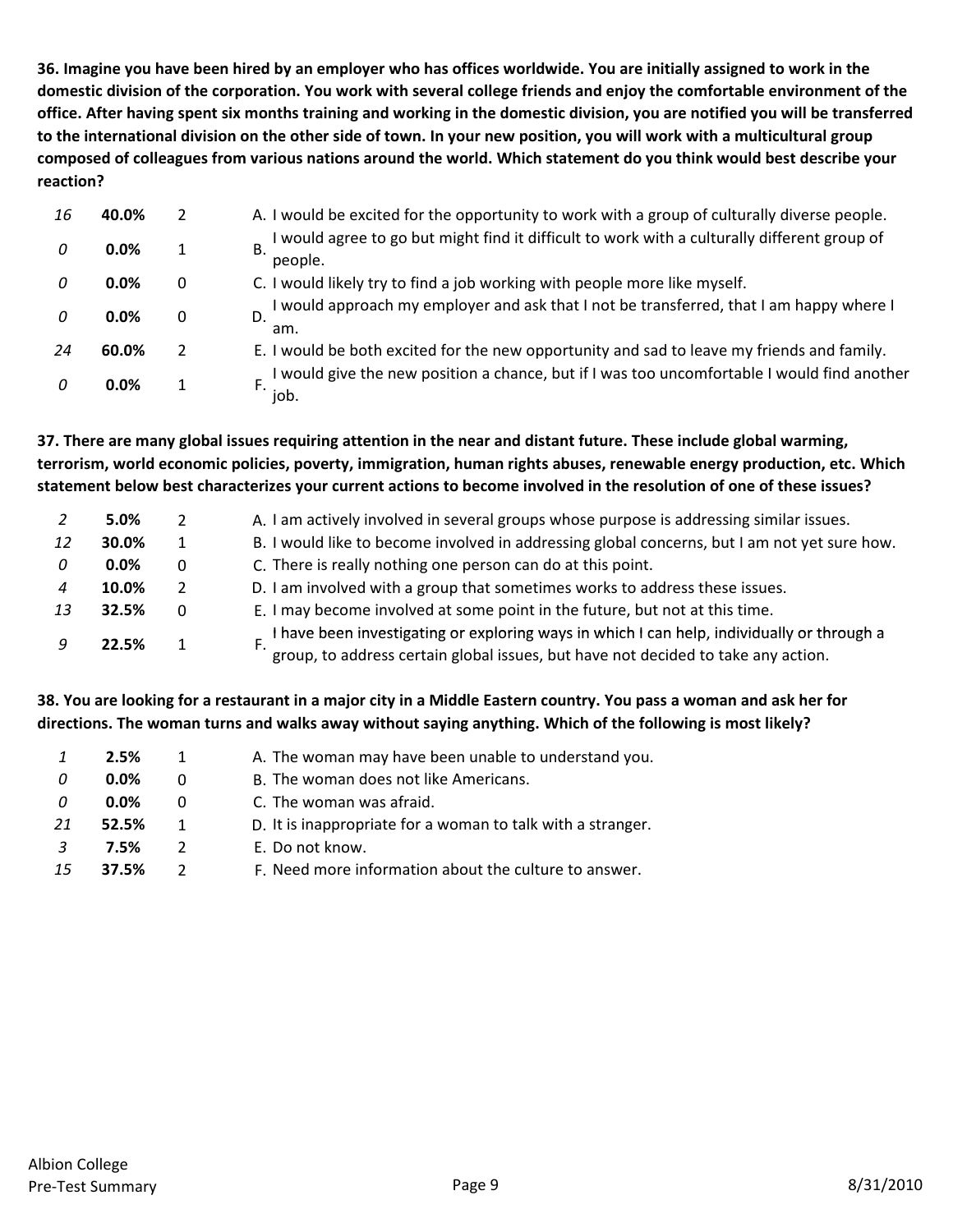39. Beth, a medical doctor, was visiting an international colleague, Lourdes, in Philippines and was asked to attend dinner at Lourdes's home. After arriving and being seated, a servant brought out dinner and began serving. Beth, interested in the unfamiliar culture began to ask the servant some questions. The servant simply smiled and nodded, avoiding eye contact. Lourdes answered the questions for the servant. At one point, the servant accidentally dripped a small amount of food on the table while serving. When asked a question Lourdes could not answer, the servant responded with a brief answer. Lourdes quickly spoke to the servant in a harsh tone. The rest of the dinner proceeded, but in a tense atmosphere. What **dynamics caused the tension?**

|    | 2.5%  |   | A. Need more information to know.                                                   |
|----|-------|---|-------------------------------------------------------------------------------------|
|    | 5.0%  | 0 | B. The servant offended Lourdes by dripping on the table.                           |
|    | 12.5% | 0 | C. Lourdes was likely upset that the servant had spoken.                            |
|    | 22.5% |   | D. I do not understand the culture well enough to say.                              |
|    | 2.5%  |   | E. The servant might have been embarrassed by the questions, especially in English. |
| 22 | 55.0% |   | F. It is possible that servants are not supposed to speak to guests in Philippines. |

40. The World Health Organization (WHO) has identified child/youth immunization as one of the critical areas of health needing to be addressed with urgency. Millions of children each year die from preventable diseases. The mortality rate in Africa and many Asian countries is deplorable. Which statement best characterizes your feelings about this issue?

| 12 | 30.0% |                | A. I agree with WHO and intend to find some way to help.                                                                                                                 |
|----|-------|----------------|--------------------------------------------------------------------------------------------------------------------------------------------------------------------------|
| 10 | 25.0% | $\overline{2}$ | WHO should be going after large foundations like the Gates Foundation to help with this issue, though if there are ways I can make a difference, I certainly will.<br>В. |
|    | 5.0%  |                | C. I have contributed to similar organizations working on this problem.                                                                                                  |
|    | 5.0%  |                | The world population is so large that this is nature's way of preventing overcrowding on our<br>D.<br>planet.                                                            |
|    | 7.5%  |                | I have actually volunteered my time to an organization that helps address health challenges<br>around the world.                                                         |
|    | 27.5% |                | The health problems of most of these countries is a result of corrupt government and could<br>be addressed if the governments chose to do so.                            |

41. Frank is an executive temporarily living in Turkey. He is responsible for doing employee evaluations for an office in Istanbul. He is assigned to work with a female colleague, Akshita, who is Muslim. As they work together, Frank develops a great respect for Akshita and her good work ethic. However, Frank begins to find it difficult to perform his job due to certain customs Akshita follows. One includes never being alone with him, even when they are discussing confidential **employee evaluations.**

| 0  | 0.0%  | 0             | A. Frank should ask another employee to be assigned to replace Akshita.                                                                                                        |
|----|-------|---------------|--------------------------------------------------------------------------------------------------------------------------------------------------------------------------------|
| 0  | 0.0%  |               | B. Frank should request to be replaced by a female counterpart.                                                                                                                |
|    | 5.0%  | 2             | Frank should explain the importance of confidentiality to Akshita and ask her to make an<br>exception.                                                                         |
| 35 | 87.5% | $\mathcal{P}$ | Frank should work with Akshita to create a reasonably confidential environment where<br>D.<br>Akshita can still abide by her customs even if it requires others to be present. |
|    | 5.0%  |               | Akshita should understand the nature of confidentiality and remove herself from the<br>evaluation task.                                                                        |
|    | 2.5%  | 0             | F. Frank should fire Akshita since she cannot carry out her responsibilities.                                                                                                  |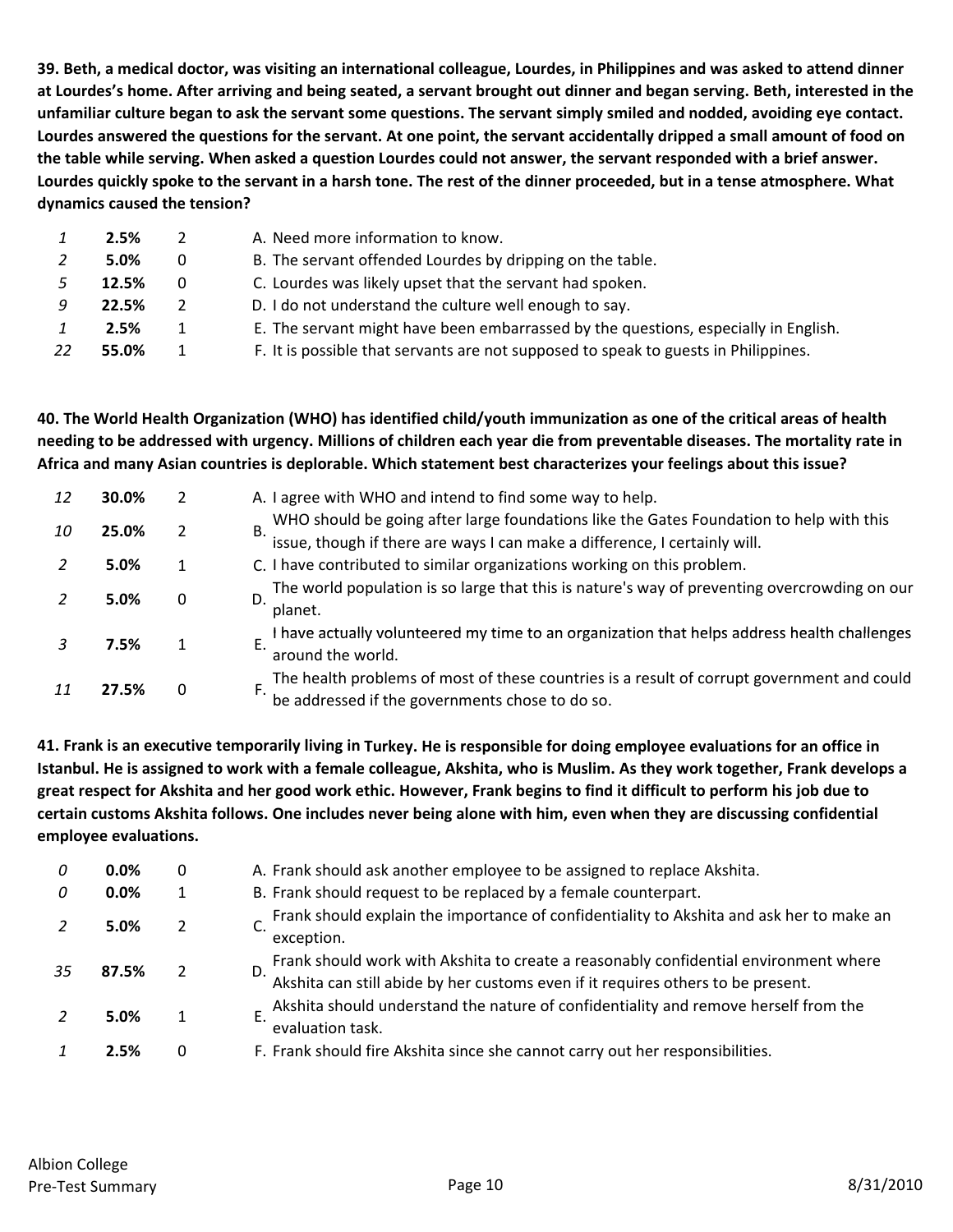42. One of the greatest crises the world will have to address is the depletion of oil reserves and the development of sustainable energy. For the United States, oil depletion could hurt our economy, but since we have huge reserves of coal we can maintain our current economy until new energy sources can be developed. Of course, this will mean contributing **even more green house gases to global warming. Many other countries, which are just now developing their** manufacturing resources, are beginning to contribute to green house gases. The situation is likely to get much worse as these countries continue to develop their manufacturing economies. What should average citizens do, given the dilemma **we face?**

|    | 17.5% |   | We should demand that our government immediately begin cutting our green house gas emissions and put greater resources into developing new, clean energies.<br>А. |
|----|-------|---|-------------------------------------------------------------------------------------------------------------------------------------------------------------------|
|    |       |   |                                                                                                                                                                   |
|    | 10.0% |   | We should support all those groups that are educating everyone about the negative effects<br>В.                                                                   |
|    |       |   | of industrialization.                                                                                                                                             |
| 23 | 57.5% |   | We should take the lead in setting an example by reducing our emissions while also                                                                                |
|    |       |   | educating the world.                                                                                                                                              |
|    | 5.0%  | 0 | D. There is little that the average American citizen can do.                                                                                                      |
|    |       |   | Science and technology will find the answers sometime in the future; we need not do                                                                               |
|    | 5.0%  | 0 | anything at this time.                                                                                                                                            |
|    |       |   |                                                                                                                                                                   |
|    | 5.0%  |   | Average American citizens are already doing a great deal; we should just continue to make it an issue for politicians to do our part in reducing emissions.       |

43. An article discussing the history of India made a case for its prominence in the world. The article contrasted many of India's practices over its long history to those of the Western world. In comparison to the United States, the article concluded that India could be considered one of the great nations of the world. What do you think about the articles **comparison?**

|    | 5.0%  |               | A. India and the United States are both great nations, but cannot be compared fairly.                                                                                      |
|----|-------|---------------|----------------------------------------------------------------------------------------------------------------------------------------------------------------------------|
| 13 | 32.5% | $\mathcal{P}$ | B. India and the United States with their distinct cultures provide an intriguing comparison.                                                                              |
|    | 7.5%  | 0             | C. It is not a good comparison to examine the United States and India; they are too dissimilar.                                                                            |
| 21 | 52.5% |               | The similarities and differences between India and the United States may be difficult to compare, but the analysis could provide interesting insights into both countries. |
|    | 2.5%  | 0             | The cultures of these countries can be compared, but in modern comparisons, the U.S. will<br>likely be seen as superior.                                                   |
|    | 0.0%  |               | F. The U.S. is a developed nation and India a developing nation; this makes a bad analysis.                                                                                |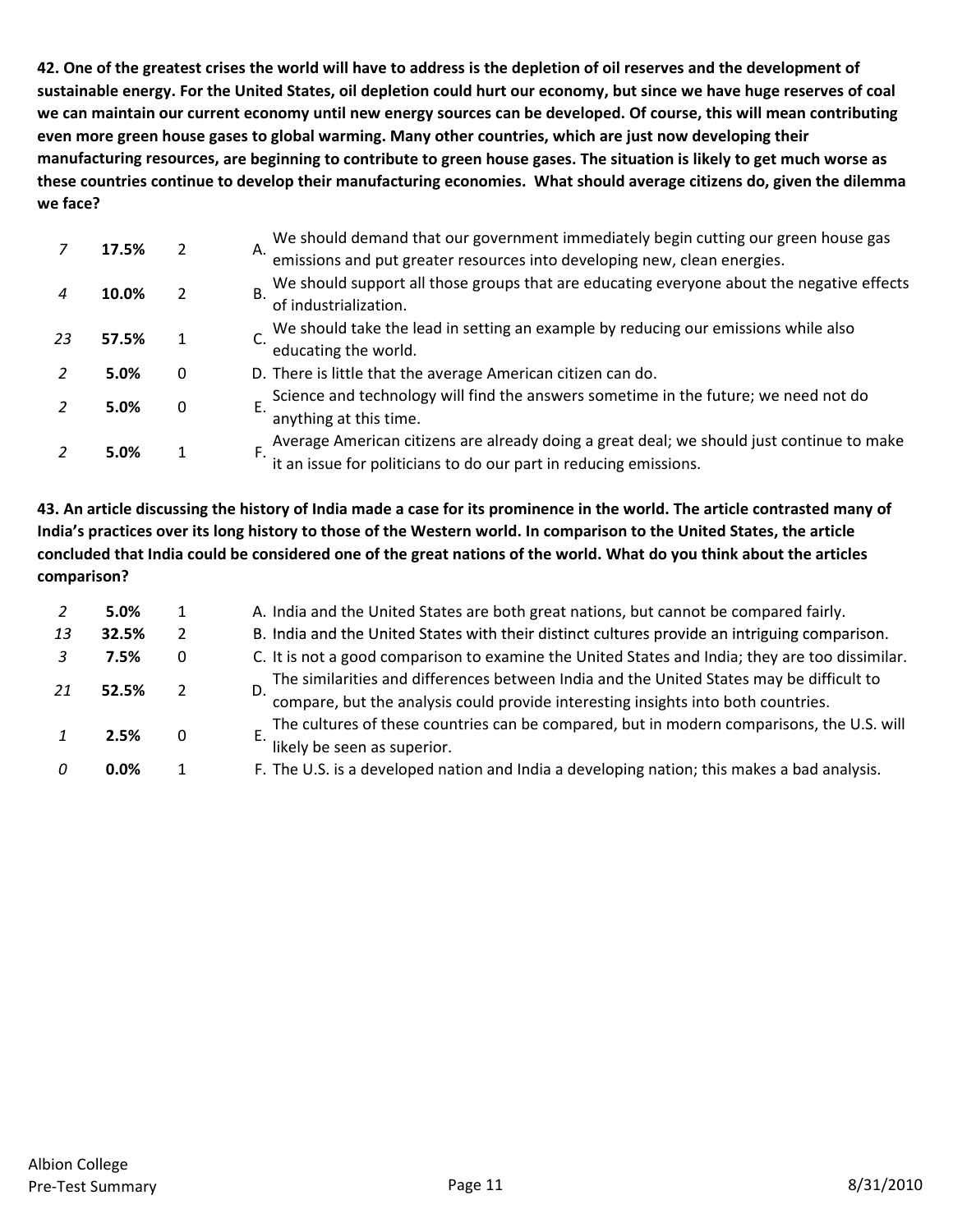44. In many societies around the world women take on different roles. In some societies, a woman's main role is to be subservient to the man. Some societies expect women primarily to take care of the home (raise children, cook, clean, etc). In other cultures, women work side-by-side with men in egalitarian roles. In still others, women are given elite status and **men must serve the needs of women. What do you think the role of women should be?**

|    | 2.5%  | 2        | Women's roles should be equal to men's roles in every way, because the western world has<br>Α.<br>shown that works best.                                                                      |
|----|-------|----------|-----------------------------------------------------------------------------------------------------------------------------------------------------------------------------------------------|
| 29 | 72.5% | 2        | It depends on the situation and the individual; the dominant role would change depending<br>on the skills, knowledge, and physical capabilities of the people involved.<br>B.                 |
|    | 7.5%  |          | The roles of men and women should be universal across cultures because men and women<br>are the same across all cultures.                                                                     |
| 0  | 0.0%  | $\Omega$ | Men, being physically stronger, should typically be in the superior role, because they can<br>D.<br>work harder and protect the family.                                                       |
|    | 0.0%  | 0        | Men have dominated most cultures throughout history since strength was necessary for<br>E. survival; in modern times, women should be given the lead since strength is no longer an<br>issue. |
|    | 17.5% |          | Since women and men have different strengths and weaknesses, their roles should depend<br>Ē.<br>on those attributes that the culture values most.                                             |

45. Jack, a student from England whose father is a wealthy entrepreneur, attends a college in Qatar. This college has single sex dorms and prohibits members of the opposite sex from spending the night. The policy is very strict and violators will be expelled. Jack was lucky enough his sophomore year to get a single room in one of the dorms. On Valentines Day, he and his American girlfriend decide to spend the night together in his dorm. Very early the next morning, as Jack was escorting his girlfriend out, the RA, a Qatar student, caught him and realized he was breaking the visitation rule. As Jack's friend, he asks you how he should discuss the situation with the RA. What would you tell Jack to do?

| 8  | 20.0% | 2 | Acknowledge that the RA should report the incident even if it might mean Jack will be<br>Α.<br>expelled.                          |
|----|-------|---|-----------------------------------------------------------------------------------------------------------------------------------|
| 13 | 32.5% |   | Ask that the RA give Jack a warning but not report him because expulsion is an extreme<br><b>B.</b><br>punishment.                |
|    | 2.5%  | 0 | C. Advise Jack to tell the RA to look the other way and not deal with it.                                                         |
| 11 | 27.5% |   | Have Jack request that the RA privately record the incident but keep it 'under wraps' unless<br>D.<br>Jack has another violation. |
| 6  | 15.0% | 2 | Tell Jack that he should work within the system and challenge the policy if he believes it is<br>Ε.<br>wrong.                     |
|    | 2.5%  | 0 | F. Advise Jack to tell the RA to look the other way and he will owe him one.                                                      |

46. During the last 30 years the Chinese government has implemented a strict one child per family rule in order to keep the population under control. The latest figures have shown the male to female ratio is becoming unbalanced with a ratio nearing 2:1. This has been caused by increased abortions of female fetuses. The largely patriarchal history of China, which **valued males for helping the family**

| 11 | 27.5% | 2        | A. China should allow the culture to see the problem and develop appropriate solutions.                 |
|----|-------|----------|---------------------------------------------------------------------------------------------------------|
|    | 10.0% | 1        | B. China might outlaw abortion and create strict enforcement and punishment for this act.               |
| 0  | 0.0%  | $\Omega$ | C. China should have a lottery and sterilize every third man and woman.                                 |
| 12 | 30.0% | 1        | D. China should figure out other ways to control population.                                            |
| 13 | 32.5% | 2        | E. China might reward couples with economic incentives for having girls instead of boys.                |
| 0  | 0.0%  | 0        | _ China should control the number of boys by aborting male fetuses at the same rate as girl<br>fetuses. |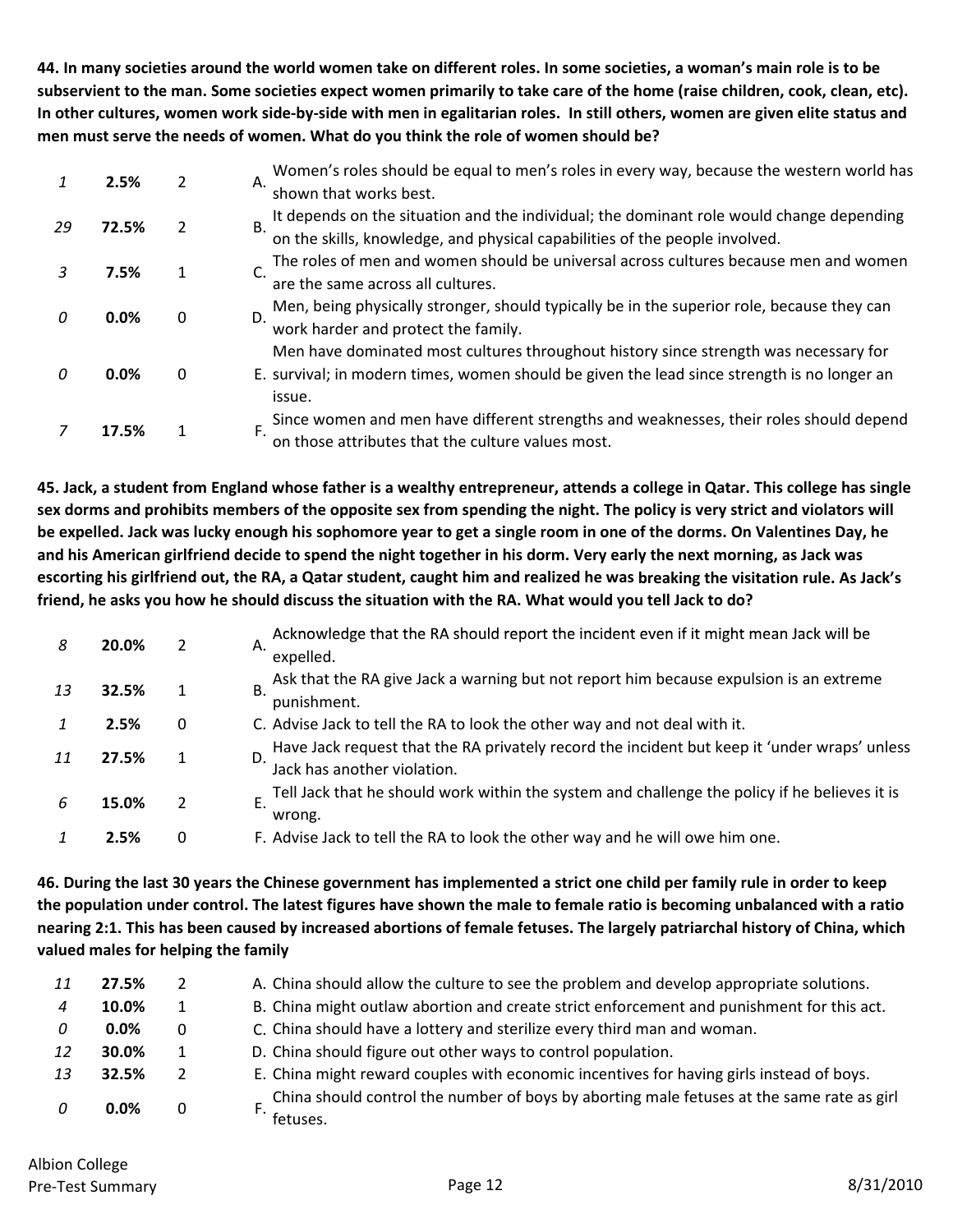47. A documentary produced by a Russian filmmaker described the history and politics of Mongolia, one of Russia's largest neighbors. The documentary described the greatness and size of the early Mongolian empire under Genghis Khan, but was quick to criticize the early society because of the atrocities that occurred under their barbaric leader. As the documentary moved to modern times, it described the Mongolian people as peasants, still very nomadic and barbaric in their ways. The **narrator referred to the civilization as one that would do well to adopt more modern ways.**

|    | 12.5%   |   | A. There is a clear lack of understanding of Mongolian culture.                                    |
|----|---------|---|----------------------------------------------------------------------------------------------------|
| 0  | $0.0\%$ | 0 | B. I agree with the claims of this documentary.                                                    |
| 28 | 70.0%   | 2 | C. Cultures can be different without being better or worse.                                        |
|    | 2.5%    | 0 | The strengths of traditional Mongolian culture are lacking relative to today's world<br>standards. |
|    | 10.0%   |   | E. Mongolian culture may be better than it was represented.                                        |
|    | 5.0%    |   | F. I would prefer to draw my own conclusions.                                                      |

48. Many cultures have a history of arranged marriages where the parents of children decide early in the child's life who they will wed when they reach a specific age. The dominant western culture, however, does not adhere to this cultural practice. As the world becomes more and more integrated, there are many immigrants to western societies, who still **practice arranged marriages. What is your thinking about this practice?**

|    | 22.5% |                | Although my views are influenced by western culture, I think arranged marriages are<br>Α.            |
|----|-------|----------------|------------------------------------------------------------------------------------------------------|
|    |       |                | wrong.                                                                                               |
|    | 2.5%  | 0              | People who immigrate into a new culture should adopt the customs of that culture,<br>В.              |
|    |       |                | because it make life easier fo them.                                                                 |
| 20 | 50.0% |                | C. It does not matter what I think, this should be decided by the individuals.                       |
|    | 7.5%  | $\overline{2}$ | D. I need more information about this practice to make a decision.                                   |
|    | 10.0% |                | The point is immaterial, because no one can be forced to marry someone they do not wish<br>to marry. |
|    | 7.5%  | $\Omega$       | F. Arranged marriages are fine because they are historically rooted in certain cultures.             |

49. You are in a small village in the southern part of Africa and you see a father and child sitting at a table with a bowl of fruit. You watch as the father strikes the child who has just taken a grape out of a bowl. Which of the following is most **likely?**

| 0  | $0.0\%$ |               | A. The father is excessively abusive.                 |
|----|---------|---------------|-------------------------------------------------------|
|    | 5.0%    | $\Omega$      | B. The child deserved being stuck.                    |
| 7  | 17.5%   | 1             | C. This might be the appropriate cultural response.   |
| 22 | 55.0%   | $\mathcal{L}$ | D. Need more information about the culture to answer. |
|    | 5.0%    | $\mathcal{L}$ | E. Do not know.                                       |
|    | 17.5%   |               | F. 'a' 'b' and 'c' are equally possible.              |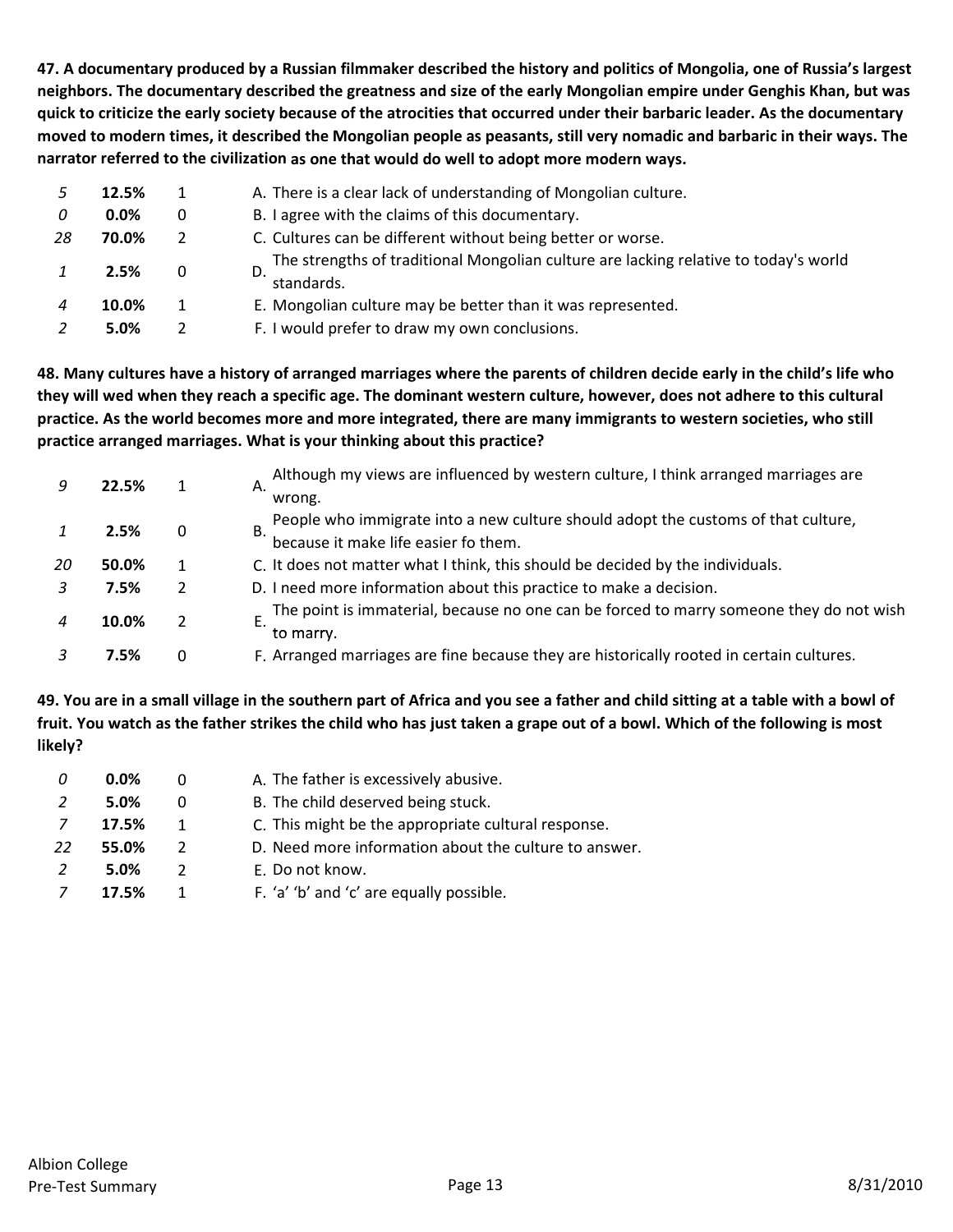50. Throughout history, people have developed legal systems and followed laws that often vary drastically from one culture to another. Most legal systems are rooted, at least partially, in the religious beliefs of the culture. While some cultures have outlawed certain acts that are deemed cruel and unusual, many cultures still use various practices that some call torture in order to gain compliance within a legal investigation. How would you best describe your position on this **issue?**

|    | 2.5%  | 0  | The Western world is always trying to push its values onto other cultures and perhaps it<br>Α.   |
|----|-------|----|--------------------------------------------------------------------------------------------------|
|    |       |    | should just stay out of this issue.                                                              |
|    | 5.0%  |    | The cultures that include the acts of torture in order to gain compliance are within their<br>В. |
|    |       |    | sovereign rights.                                                                                |
|    | 0.0%  | 0  | Societies should be allowed to use any practices they deem necessary on criminals and            |
|    |       |    | uncooperative citizens.                                                                          |
| 25 | 62.5% | D. | Every individual should have certain rights of protection from cruel and unusual practices       |
|    |       |    | regardless of their culture.                                                                     |
|    |       |    | Perhaps the United Nations should create certain legal rights that countries must adhere to      |
|    | 5.0%  |    | in order to be members.                                                                          |
| 10 | 25.0% |    | F. I am not sure where I stand on this issue.                                                    |
|    |       |    |                                                                                                  |

51. For thousands of years the dominant form of government was some form of monarchy. In the last several centuries, an **increasing number of governments have been popularly elected. Even popularly elected governments can vary widely,** ranging from republics to near dictatorships. Some countries still believe in the power of divine control. With which of the **following do you most agree?**

| 0  | 0.0%  | 0 | A. Monarchies are best because they typically have a history of success within the country.                                 |
|----|-------|---|-----------------------------------------------------------------------------------------------------------------------------|
| 0  | 0.0%  |   | Any popularly elected form of government is best for the people, because they most<br>Β.<br>resemble the system in the U.S. |
|    | 2.5%  | 0 | Any form of government with strong central authority is best because there is less conflict<br>in policy decisions.         |
| h  | 15.0% |   | Republics are best because they may spread the power, and allow better representation of<br>D.<br>the people.               |
| 25 | 62.5% |   | It really depends on the culture and the people being served, because every culture has<br>different needs.                 |
| 8  | 20.0% |   | There is no one best form of government; it depends on the history and tradition of a<br>nation.                            |

52. An economist on World News Today was being interviewed about the differences and similarities between the United States (US) and the European Union (EU). The economist said the structure of the EU, with its constitution and goal of allowing freedom of worker movement across borders, was very much like the US and would likely create strong competition to the US economy. On the down side, however, she was quick to point out the difficulties of overcoming the various nationalistic attitudes, which the US did not have. Overall, she thought it would be interesting to see how the two **economies would compete.**

|    | 7.5%  | 0              | A. The European Union likely has a better economic system than the United States.                                            |
|----|-------|----------------|------------------------------------------------------------------------------------------------------------------------------|
|    | 5.0%  |                | B. Two more-dissimilar economic systems may have been a more valuable comparison.                                            |
|    | 2.5%  | 0              | C. The United States has a better economic system that the European Union.                                                   |
| 14 | 35.0% | 2              | D. The contrast and comparison of these two economies, while difficult, could be useful.                                     |
|    | 12.5% |                | E. It is difficult to compare economic systems with much accuracy or value.                                                  |
| 15 | 37.5% | $\overline{2}$ | This comparison is a valuable exercise in understanding how similarities and differences can<br>be analyzed across cultures. |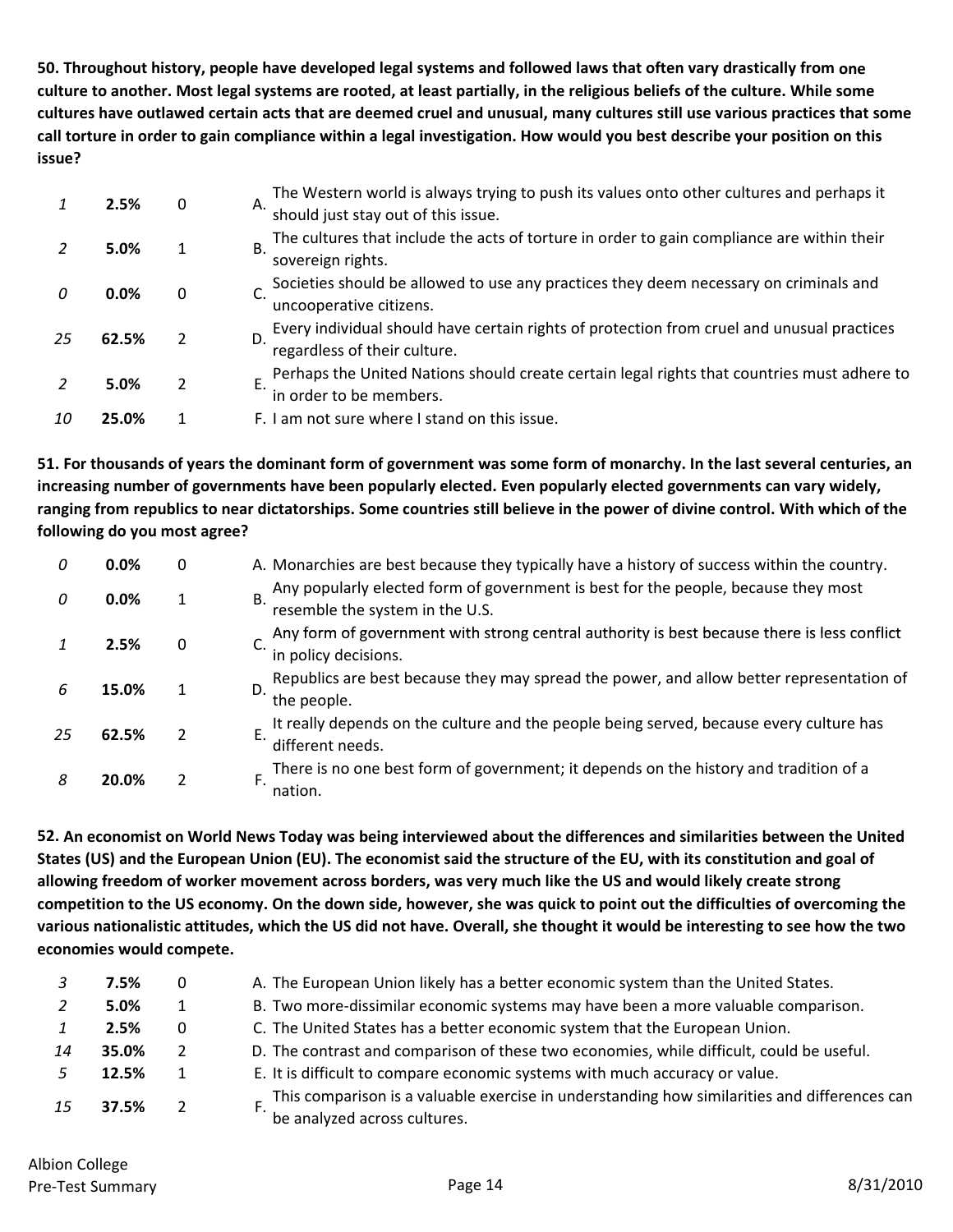53. A large multinational corporation was seeking to open an office in the capital of Nigeria. The formal process called for the company to submit an application to the ministry of commerce. One of the executives for international operations completed the application and submitted it. Several months went by with no response. The executive decided to meet with the administrator, but had a difficult time getting an appointment. After trying several times, the receptionist implied that a "gratuity" (money) would help get an appointment. The executive was outraged at the thought of a bribe and left. **What should he do next?**

| The executive should advise the corporation that it should immediately abandon its plan  |
|------------------------------------------------------------------------------------------|
| The executive should explain to the receptionist that bribes are not permitted by his    |
| The executive should hire a local person to deal with the cultural complexities of doing |
|                                                                                          |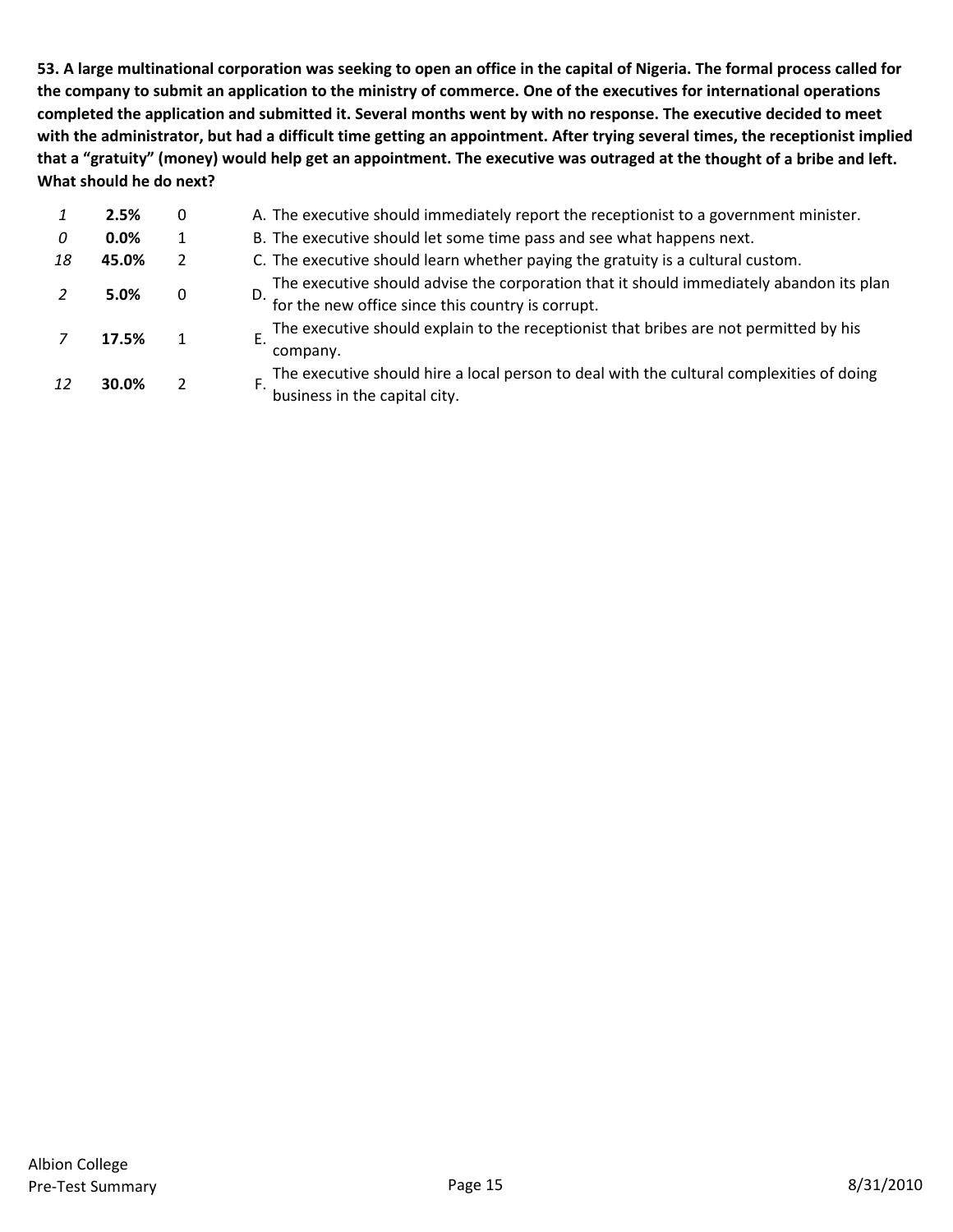# **Statements**

|                                                                                                                                                          | $\mathsf{N}$ | Mean | Std.<br>Dev. |
|----------------------------------------------------------------------------------------------------------------------------------------------------------|--------------|------|--------------|
| 54. I make judgments about other people's customs based on historical and political context.                                                             | 40           | 3.95 | 1.24         |
| 55. I rarely think about the ways that cultural norms influence the behavior of people.                                                                  | 40           | 2.43 | 1.48         |
| 56. In my opinion, based on their practices and traditions some cultures are better than others are.                                                     | 40           | 2.58 | 1.36         |
| 57. Our responsibility to people of other races and nationalities should be as great as our<br>responsibility to people of our own nationality and race. | 40           | 5.25 | 1.46         |
| 58. I tend to think a lot about the influence that society has on my behavior.                                                                           | 40           | 5.20 | 1.30         |
| 59. It is important to become multi-culturally competent.                                                                                                | 40           | 6.18 | 1.13         |
| 60. I am very comfortable with having business dealings with people from other cultures.                                                                 | 40           | 4.90 | 1.50         |
| 61. Every person bears responsibility for the well-being of people throughout the world.                                                                 | 40           | 4.70 | 1.26         |
| 62. International conflicts are most often caused by differences in cultural views.                                                                      | 40           | 5.10 | 1.08         |
| 63. I am interested in understanding how my own thinking works when I make judgments about<br>people from other cultures.                                | 40           | 5.45 | 1.15         |
| 64. It is difficult to make comparisons between cultures since one's own cultural perspective tends<br>to influence his/her thinking.                    | 40           | 5.15 | 1.00         |
| 65. Any individual, regardless of his or her beliefs, should be allowed to live wherever he or she<br>wants in the world.                                | 40           | 5.20 | 1.42         |
| 66. My social identity (race, class, gender, age, ability, etc.) shapes my values and beliefs.                                                           | 40           | 5.40 | 1.24         |
| 67. Off-campus study creates important new opportunities of personal development.                                                                        | 40           | 6.58 | 0.84         |
| 68. I am very comfortable in small social gatherings with people from another culture.                                                                   | 40           | 5.30 | 1.14         |
| 69. We are all responsible to help in any way we can when a disaster strikes another nation.                                                             | 40           | 4.80 | 1.09         |
| 70. The way I think about societal issues are determined primarily by my culture.                                                                        | 40           | 4.58 | 1.06         |
| 71. I tend to take people's behavior at face value and not worry about their nationality or culture.                                                     | 40           | 3.50 | 1.22         |
| 72. Every society's values are inherently appropriate for the people of that culture.                                                                    | 40           | 3.75 | 1.08         |
| 73. We should teach our children to uphold the welfare of all people everywhere, even if it may be<br>against the best interests of our own country.     | 40           | 4.23 | 1.21         |
| 74. The culture in which a person lives has the greatest influence on his/her values and beliefs.                                                        | 40           | 5.45 | 1.04         |
| 75. Living in another culture promotes an individual's personal identity development.                                                                    | 40           | 5.93 | 0.97         |
| 76. All college students upon graduation should be able to interact with people from diverse<br>cultures.                                                | 40           | 5.95 | 1.11         |
| 77. It is important to be personally involved in solutions to major global challenges.                                                                   | 40           | 5.28 | 1.22         |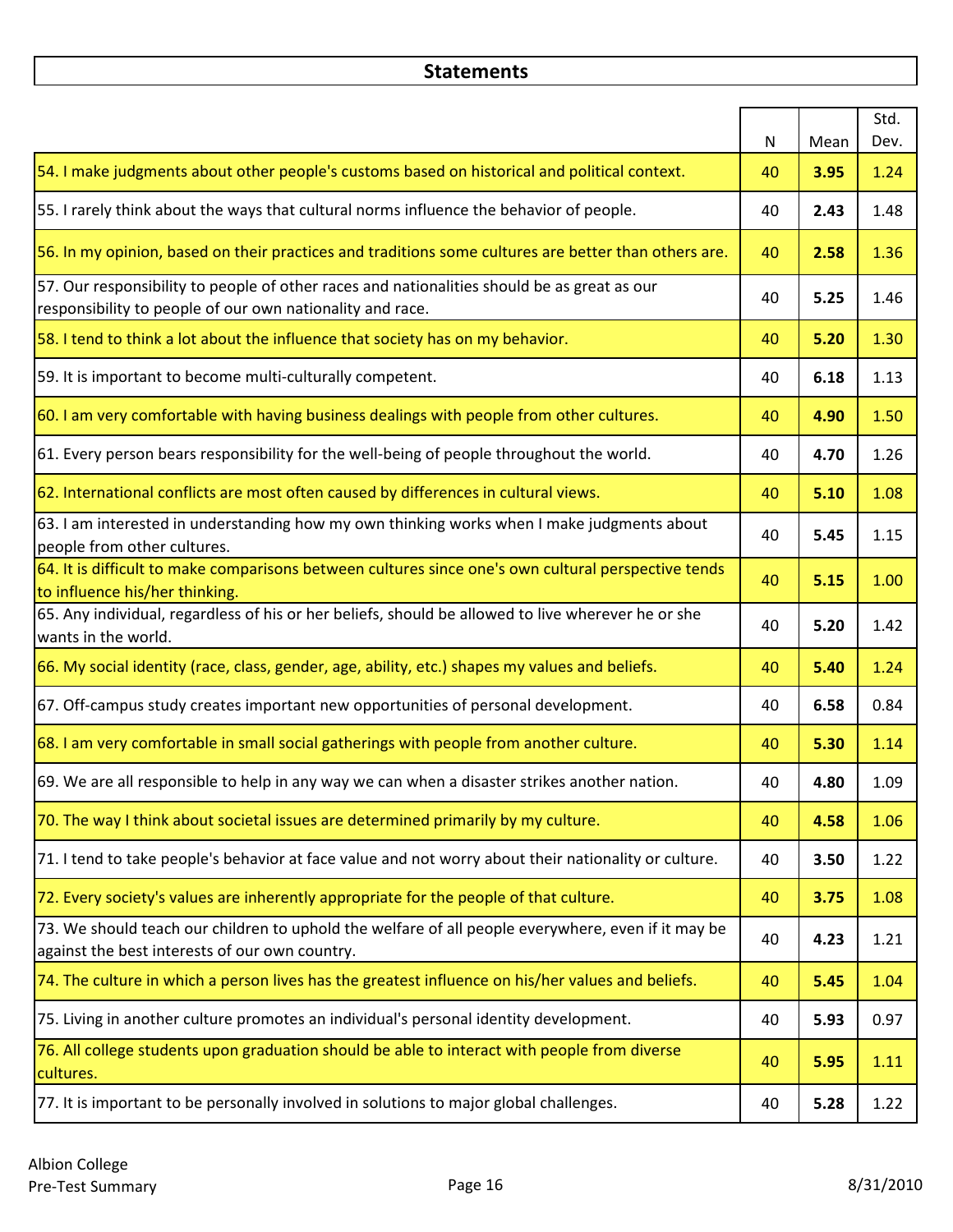# **54. I make judgments about other people's customs based on historical and political context.**

|               |            | 2.5% 1 - Completely disagree |                                  |
|---------------|------------|------------------------------|----------------------------------|
| -5            | 12.5% 2    |                              |                                  |
| -5            | $12.5\%$ 3 |                              | Mean level of agreement = $3.95$ |
| 17            | 42.5% 4    |                              | Std. Dev. $= 1.24$               |
| -9            | 22.5% 5    |                              |                                  |
| $\mathcal{L}$ | $5.0\%$ 6  |                              |                                  |
|               |            | 2.5% 7 - Completely agree    |                                  |

# **55. I rarely think about the ways that cultural norms influence the behavior of people.**

| 14<br>35.0% 2<br>17.5% 3<br>7<br>Std. Dev. $= 1.48$<br>$5.0\%$ 4<br>$5.0\%$ 5<br>-3<br>$7.5\%$ 6<br><b>0.0%</b> 7 - Completely agree<br>0 | 12 | <b>30.0%</b> 1 - Completely disagree |                                  |
|-------------------------------------------------------------------------------------------------------------------------------------------|----|--------------------------------------|----------------------------------|
|                                                                                                                                           |    |                                      |                                  |
|                                                                                                                                           |    |                                      | Mean level of agreement = $2.43$ |
|                                                                                                                                           |    |                                      |                                  |
|                                                                                                                                           |    |                                      |                                  |
|                                                                                                                                           |    |                                      |                                  |
|                                                                                                                                           |    |                                      |                                  |

**56. In my opinion, based on their practices and traditions some cultures are better than others are.**

| 10           |                | 25.0% 1 - Completely disagree    |                                  |
|--------------|----------------|----------------------------------|----------------------------------|
| 13           | <b>32.5%</b> 2 |                                  |                                  |
| 6            | 15.0% 3        |                                  | Mean level of agreement $= 2.58$ |
| 6            | 15.0% 4        |                                  | Std. Dev. $= 1.36$               |
| .5           | 12.5% 5        |                                  |                                  |
| <sup>0</sup> | $0.0\%$ 6      |                                  |                                  |
| 0            |                | <b>0.0%</b> 7 - Completely agree |                                  |

57. Our responsibility to people of other races and nationalities should be as great as our responsibility to people of our **own nationality and race.**

|              | $2.5\%$ 2  |                            |                                  |
|--------------|------------|----------------------------|----------------------------------|
| 6            | 15.0% 3    |                            | Mean level of agreement $= 5.25$ |
| .5           | 12.5% 4    |                            | Std. Dev. $= 1.46$               |
| <sup>7</sup> | 17.5% 5    |                            |                                  |
| 12           | $30.0\%$ 6 |                            |                                  |
| 9            |            | 22.5% 7 - Completely agree |                                  |

**58. I tend to think a lot about the influence that society has on my behavior.**

| 0        |                | <b>0.0%</b> 1 - Completely disagree |                                  |
|----------|----------------|-------------------------------------|----------------------------------|
| 2        | $5.0\%$ 2      |                                     |                                  |
| 2        | $5.0\%$ 3      |                                     | Mean level of agreement $= 5.20$ |
| <b>7</b> | 17.5% 4        |                                     | Std. Dev. $= 1.30$               |
| 9        | 22.5% 5        |                                     |                                  |
| 15       | <b>37.5% 6</b> |                                     |                                  |
|          |                |                                     |                                  |

**0.0%** 1 ‐ Completely disagree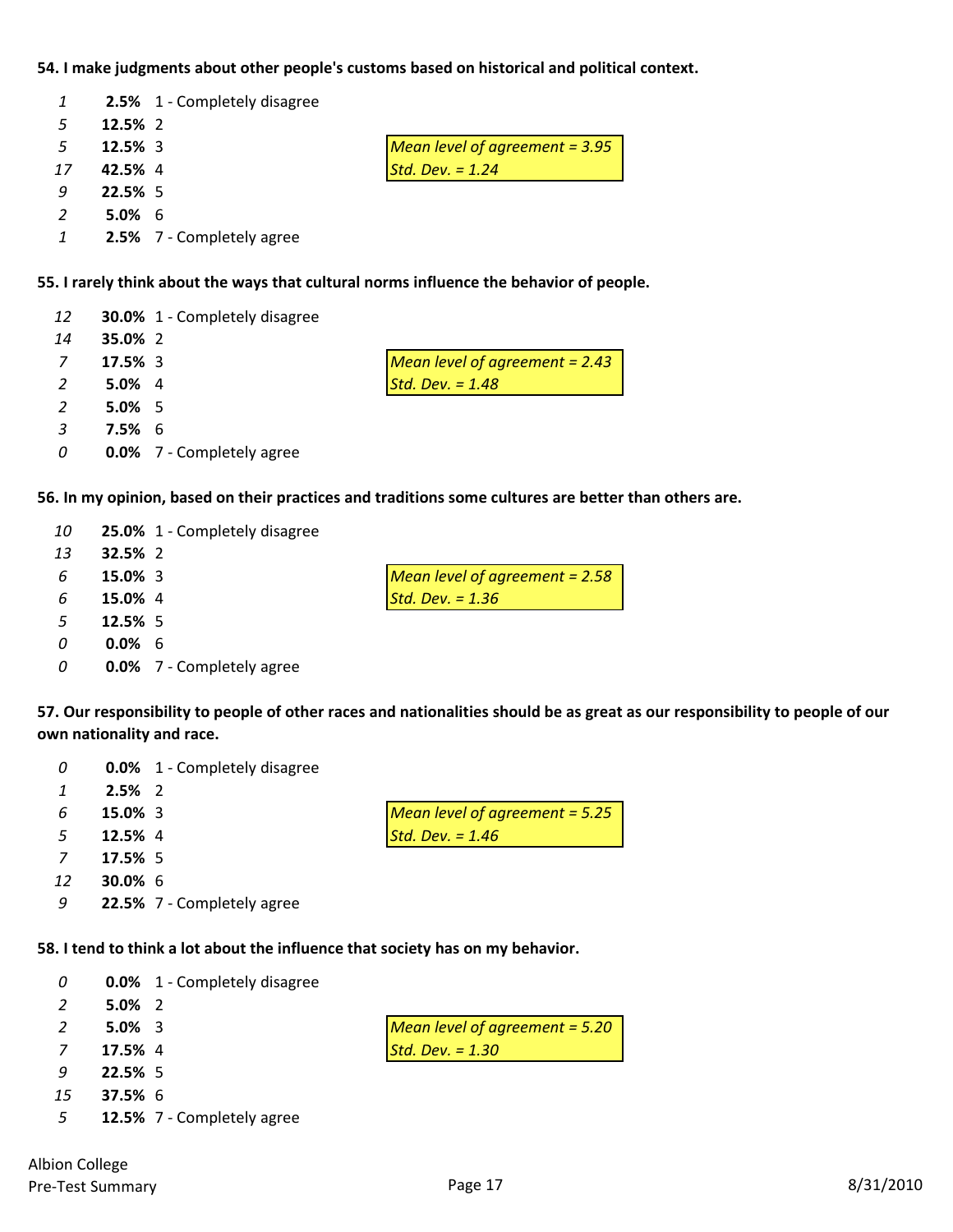# **59. It is important to become multi‐culturally competent.**

| 0              |           | <b>0.0%</b> 1 - Completely disagree |                                  |
|----------------|-----------|-------------------------------------|----------------------------------|
|                | $2.5\%$ 2 |                                     |                                  |
| 0              | $0.0\%$ 3 |                                     | Mean level of agreement = $6.18$ |
| $\mathbf{R}$   | $7.5\%$ 4 |                                     | Std. Dev. $= 1.13$               |
| $\overline{3}$ | $7.5\%$ 5 |                                     |                                  |
| 13             | $32.5%$ 6 |                                     |                                  |
| -20            |           | 50.0% 7 - Completely agree          |                                  |

#### **60. I am very comfortable with having business dealings with people from other cultures.**

|                |            | 2.5% 1 - Completely disagree |                                  |
|----------------|------------|------------------------------|----------------------------------|
| 2              | $5.0\%$ 2  |                              |                                  |
| $\mathbf{3}$   | $7.5\%$ 3  |                              | Mean level of agreement = $4.90$ |
| 10             | 25.0% 4    |                              | Std. Dev. $= 1.50$               |
| $\overline{z}$ | 17.5% 5    |                              |                                  |
| 12             | $30.0\%$ 6 |                              |                                  |
| 5              |            | 12.5% 7 - Completely agree   |                                  |
|                |            |                              |                                  |

# **61. Every person bears responsibility for the well‐being of people throughout the world.**

| 0              |                | <b>0.0%</b> 1 - Completely disagree |                                  |
|----------------|----------------|-------------------------------------|----------------------------------|
|                | $2.5\%$ 2      |                                     |                                  |
| 8              | $20.0\%$ 3     |                                     | Mean level of agreement = $4.70$ |
| $\overline{7}$ | 17.5% 4        |                                     | Std. Dev. $= 1.26$               |
| 12             | $30.0\%$ 5     |                                     |                                  |
| 10             | <b>25.0% 6</b> |                                     |                                  |

**5.0%** 7 ‐ Completely agree

#### **62. International conflicts are most often caused by differences in cultural views.**

| 0  |            | <b>0.0%</b> 1 - Completely disagree |                                  |
|----|------------|-------------------------------------|----------------------------------|
| 0  | $0.0\%$ 2  |                                     |                                  |
| 4  | $10.0\%$ 3 |                                     | Mean level of agreement $= 5.10$ |
| 6  | 15.0% 4    |                                     | Std. Dev. $= 1.08$               |
| 15 | 37.5% 5    |                                     |                                  |
| 12 | $30.0\%$ 6 |                                     |                                  |
| 3  |            | 7.5% 7 - Completely agree           |                                  |

63. I am interested in understanding how my own thinking works when I make judgments about people from other **cultures.**

| 0  |                | <b>0.0%</b> 1 - Completely disagree |                                  |
|----|----------------|-------------------------------------|----------------------------------|
| 0  | $0.0\%$ 2      |                                     |                                  |
| 1  | $2.5\%$ 3      |                                     | Mean level of agreement $= 5.45$ |
| -8 | 20.0% 4        |                                     | Std. Dev. $= 1.15$               |
| 13 | <b>32.5%</b> 5 |                                     |                                  |
| -8 | $20.0\%$ 6     |                                     |                                  |
| 10 |                | 25.0% 7 - Completely agree          |                                  |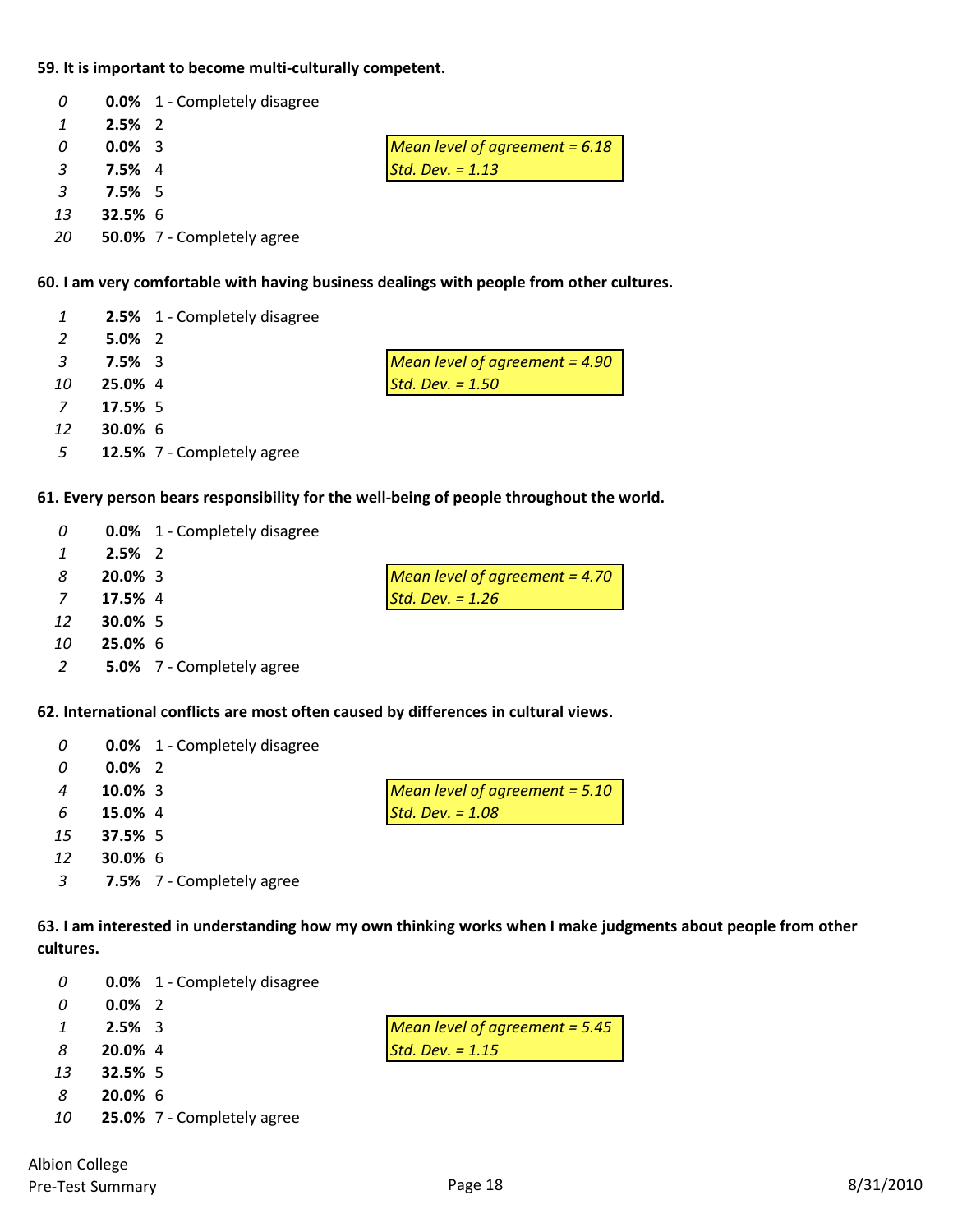64. It is difficult to make comparisons between cultures since one's own cultural perspective tends to influence his/her **thinking.**

| 0              |                | <b>0.0%</b> 1 - Completely disagree |                                  |
|----------------|----------------|-------------------------------------|----------------------------------|
| 0              | $0.0\%$ 2      |                                     |                                  |
| -3             | $7.5\%$ 3      |                                     | Mean level of agreement = $5.15$ |
| 6              | 15.0% 4        |                                     | Std. Dev. $= 1.00$               |
| 15             | 37.5% 5        |                                     |                                  |
| 14             | <b>35.0% 6</b> |                                     |                                  |
| $\overline{2}$ |                | <b>5.0%</b> 7 - Completely agree    |                                  |

65. Any individual, regardless of his or her beliefs, should be allowed to live wherever he or she wants in the world.

| 0              |            | <b>0.0%</b> 1 - Completely disagree |                                  |
|----------------|------------|-------------------------------------|----------------------------------|
| 2              | $5.0\%$ 2  |                                     |                                  |
| $\overline{3}$ | $7.5\%$ 3  |                                     | Mean level of agreement = $5.20$ |
| 6              | 15.0% 4    |                                     | Std. Dev. $= 1.42$               |
| 12             | 30.0% 5    |                                     |                                  |
| 8              | $20.0\%$ 6 |                                     |                                  |
| 9              |            | 22.5% 7 - Completely agree          |                                  |
|                |            |                                     |                                  |

**66. My social identity (race, class, gender, age, ability, etc.) shapes my values and beliefs.**

| 0  |           | <b>0.0%</b> 1 - Completely disagree |                                  |
|----|-----------|-------------------------------------|----------------------------------|
| 1  | $2.5\%$ 2 |                                     |                                  |
| 1  | $2.5\%$ 3 |                                     | Mean level of agreement $= 5.40$ |
| 8  | 20.0% 4   |                                     | Std. Dev. $= 1.24$               |
| q  | 22.5% 5   |                                     |                                  |
| 13 | $32.5%$ 6 |                                     |                                  |
| 8  |           | 20.0% 7 - Completely agree          |                                  |
|    |           |                                     |                                  |

**67. Off‐campus study creates important new opportunities of personal development.**

| 0            |            | <b>0.0%</b> 1 - Completely disagree |                                  |
|--------------|------------|-------------------------------------|----------------------------------|
| 0            | $0.0\%$ 2  |                                     |                                  |
| 0            | $0.0\%$ 3  |                                     | Mean level of agreement $= 6.58$ |
| $\mathbf{R}$ | $7.5\%$ 4  |                                     | Std. Dev. $= 0.84$               |
| 0            | $0.0\%$ 5  |                                     |                                  |
| 8            | $20.0\%$ 6 |                                     |                                  |
| 29           |            | 72.5% 7 - Completely agree          |                                  |

**68. I am very comfortable in small social gatherings with people from another culture.**

| 0  |                | <b>0.0%</b> 1 - Completely disagree |                                  |
|----|----------------|-------------------------------------|----------------------------------|
| 0  | $0.0\%$ 2      |                                     |                                  |
| 3  | $7.5\%$ 3      |                                     | Mean level of agreement $=$ 5.30 |
| 7  | 17.5% 4        |                                     | Std. Dev. $= 1.14$               |
| 10 | 25.0% 5        |                                     |                                  |
| 15 | <b>37.5%</b> 6 |                                     |                                  |
| 5  |                | 12.5% 7 - Completely agree          |                                  |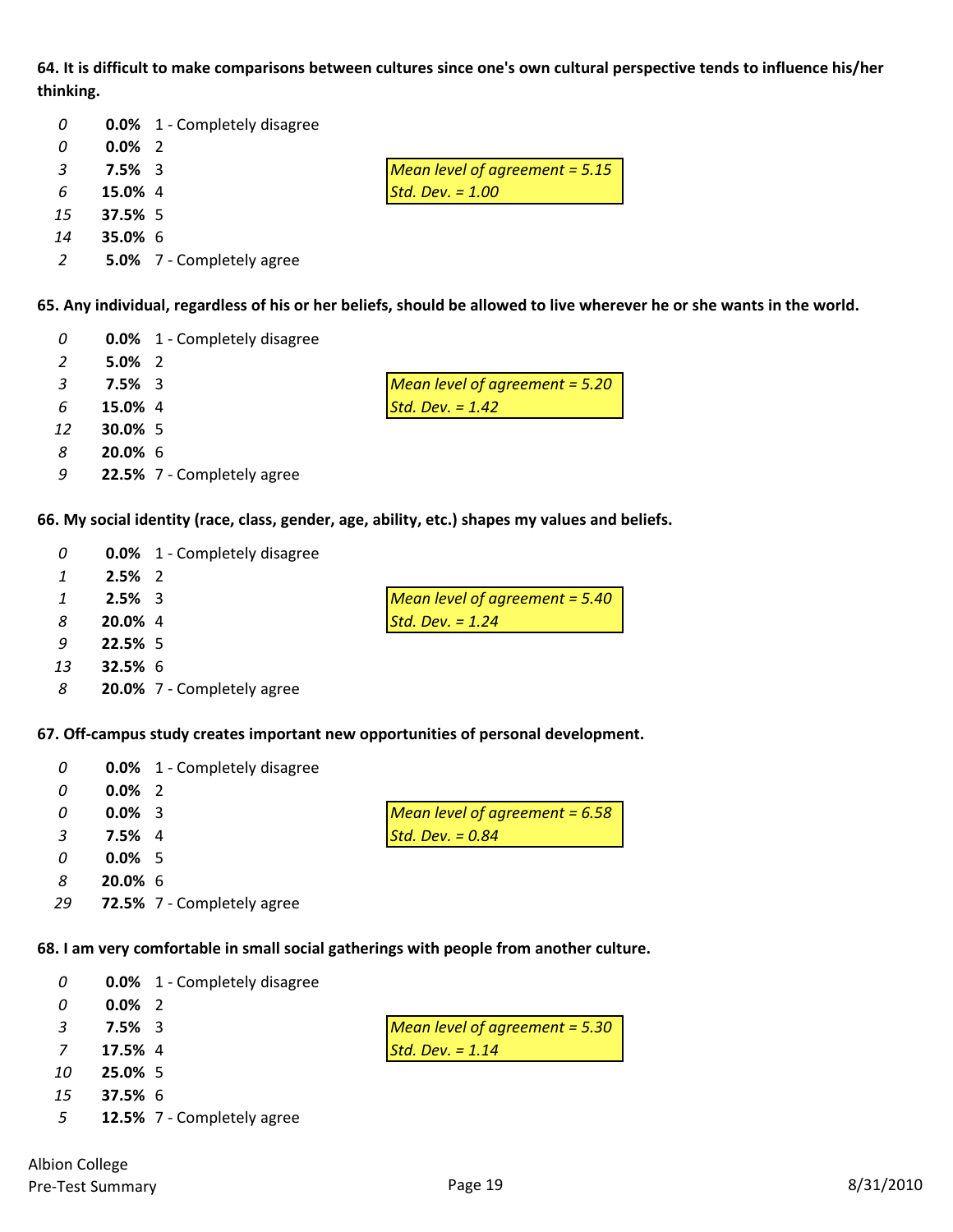# **69. We are all responsible to help in any way we can when a disaster strikes another nation.**

| 0              |            | <b>0.0%</b> 1 - Completely disagree |                                  |
|----------------|------------|-------------------------------------|----------------------------------|
| 0              | $0.0\%$ 2  |                                     |                                  |
| $\overline{3}$ | $7.5\%$ 3  |                                     | Mean level of agreement = $4.80$ |
| 16             | 40.0% 4    |                                     | Std. Dev. $= 1.09$               |
| 10             | 25.0% 5    |                                     |                                  |
| 8              | $20.0\%$ 6 |                                     |                                  |
| $\overline{3}$ |            | 7.5% 7 - Completely agree           |                                  |

#### **70. The way I think about societal issues are determined primarily by my culture.**

| 0  |                | <b>0.0%</b> 1 - Completely disagree |                                  |
|----|----------------|-------------------------------------|----------------------------------|
| 1  | $2.5\%$ 2      |                                     |                                  |
| -5 | $12.5\%$ 3     |                                     | Mean level of agreement = $4.58$ |
| 13 | <b>32.5%</b> 4 |                                     | Std. Dev. $= 1.06$               |
| 12 | $30.0\%$ 5     |                                     |                                  |
| -9 | $22.5%$ 6      |                                     |                                  |
| 0  |                | <b>0.0%</b> 7 - Completely agree    |                                  |

# 71. I tend to take people's behavior at face value and not worry about their nationality or culture.

| 0        |          | <b>0.0%</b> 1 - Completely disagree |                                  |
|----------|----------|-------------------------------------|----------------------------------|
| -8       | 20.0% 2  |                                     |                                  |
| 16       | 40.0% 3  |                                     | Mean level of agreement $= 3.50$ |
| 7        | 17.5% 4  |                                     | $Std. Dev. = 1.22$               |
| <b>7</b> | 17.5% 5  |                                     |                                  |
|          | $2.5%$ 6 |                                     |                                  |

| - 1 |  | 2.5% 7 - Completely agree |
|-----|--|---------------------------|
|-----|--|---------------------------|

# **72. Every society's values are inherently appropriate for the people of that culture.**

| 1  |          | 2.5% 1 - Completely disagree     |                                  |
|----|----------|----------------------------------|----------------------------------|
| 4  | 10.0% 2  |                                  |                                  |
| 10 | 25.0% 3  |                                  | Mean level of agreement $= 3.75$ |
| 15 | 37.5% 4  |                                  | Std. Dev. $= 1.08$               |
| 9  | 22.5% 5  |                                  |                                  |
|    | $2.5%$ 6 |                                  |                                  |
| 0  |          | <b>0.0%</b> 7 - Completely agree |                                  |

73. We should teach our children to uphold the welfare of all people everywhere, even if it may be against the best **interests of our own country.**

| $\boldsymbol{0}$ |         | <b>0.0%</b> 1 - Completely disagree |                                  |
|------------------|---------|-------------------------------------|----------------------------------|
| -3               | 7.5% 2  |                                     |                                  |
| -9               | 22.5%3  |                                     | Mean level of agreement = $4.23$ |
| 11               | 27.5% 4 |                                     | Std. Dev. $= 1.21$               |
| 10               | 25.0% 5 |                                     |                                  |
|                  | 17.5% 6 |                                     |                                  |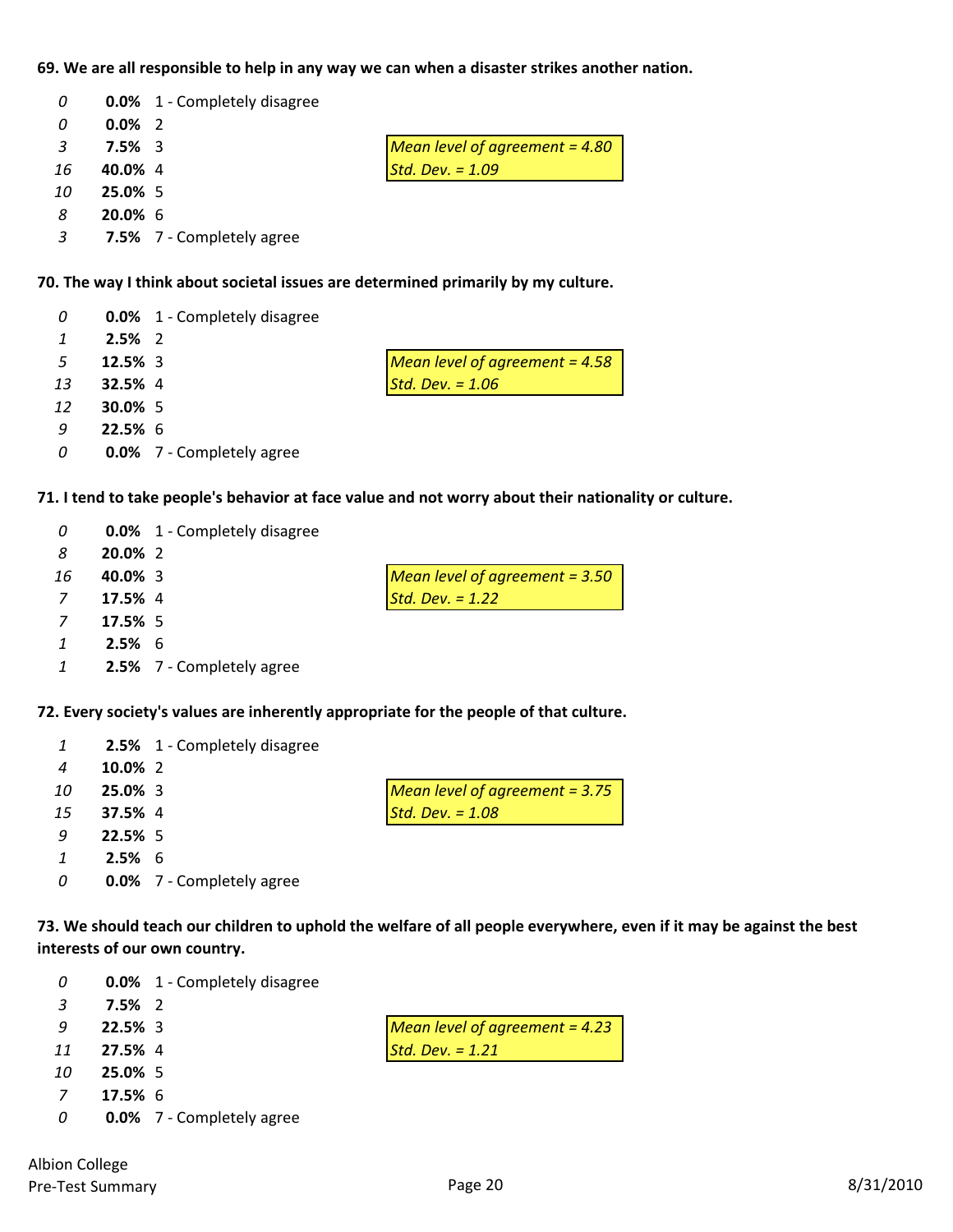# **74. The culture in which a person lives has the greatest influence on his/her values and beliefs.**

| 0   |           | <b>0.0%</b> 1 - Completely disagree |                                  |
|-----|-----------|-------------------------------------|----------------------------------|
| 0   | $0.0\%$ 2 |                                     |                                  |
| -3  | $7.5\%$ 3 |                                     | Mean level of agreement = $5.45$ |
| 2   | $5.0\%$ 4 |                                     | Std. Dev. $= 1.04$               |
| 14  | 35.0% 5   |                                     |                                  |
| 16  | 40.0% 6   |                                     |                                  |
| - 5 |           | 12.5% 7 - Completely agree          |                                  |

# **75. Living in another culture promotes an individual's personal identity development.**

| 0              |                | <b>0.0%</b> 1 - Completely disagree |                                       |
|----------------|----------------|-------------------------------------|---------------------------------------|
| 0              | $0.0\%$ 2      |                                     |                                       |
| $\mathcal{I}$  | $2.5\%$ 3      |                                     | <b>Mean level of agreement = 5.93</b> |
| $\overline{1}$ | $2.5\%$ 4      |                                     | Std. Dev. $= 0.97$                    |
| 11             | 27.5% 5        |                                     |                                       |
| 14             | <b>35.0% 6</b> |                                     |                                       |
| 13             |                | <b>32.5%</b> 7 - Completely agree   |                                       |

# **76. All college students upon graduation should be able to interact with people from diverse cultures.**

| 0              |            | <b>0.0%</b> 1 - Completely disagree |                                  |
|----------------|------------|-------------------------------------|----------------------------------|
| 0              | $0.0\%$ 2  |                                     |                                  |
| 1              | $2.5\%$ 3  |                                     | Mean level of agreement $=$ 5.95 |
| 4              | 10.0% 4    |                                     | Std. Dev. $= 1.11$               |
| $\overline{7}$ | 17.5% 5    |                                     |                                  |
| 12             | $30.0\%$ 6 |                                     |                                  |

# **40.0%** 7 ‐ Completely agree

#### **77. It is important to be personally involved in solutions to major global challenges.**

| 0  |                | <b>0.0%</b> 1 - Completely disagree |                                  |
|----|----------------|-------------------------------------|----------------------------------|
|    | $2.5\%$ 2      |                                     |                                  |
| n  | $0.0\%$ 3      |                                     | Mean level of agreement $= 5.28$ |
| 12 | <b>30.0%</b> 4 |                                     | Std. Dev. $= 1.22$               |
| 8  | 20.0% 5        |                                     |                                  |
| 12 | $30.0\%$ 6     |                                     |                                  |

**17.5%** 7 ‐ Completely agree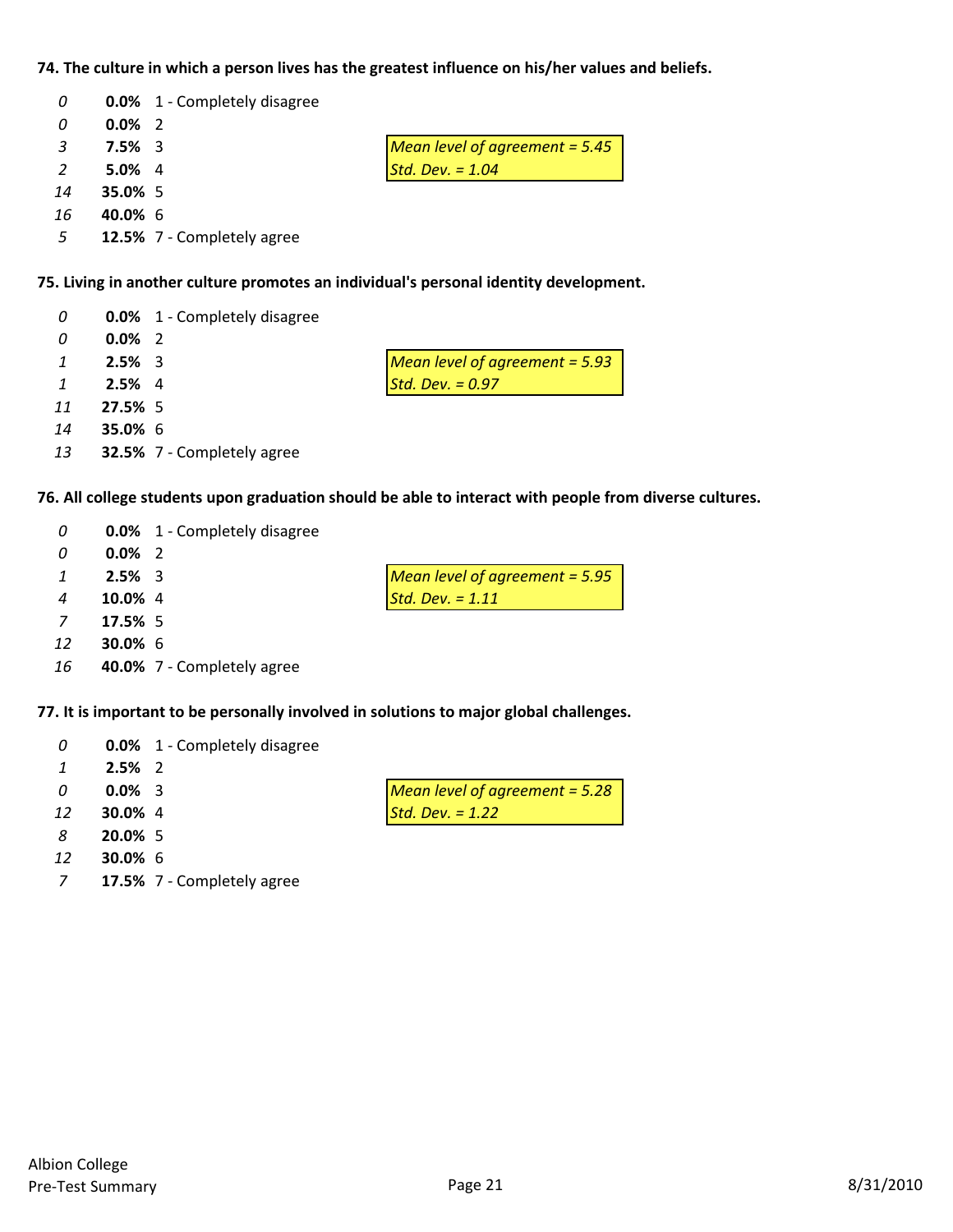# **Score Summary**

|   | <b>Mean Scenario Score</b>                                                                         |    | <b>Mean Statement Score</b> |    |      |
|---|----------------------------------------------------------------------------------------------------|----|-----------------------------|----|------|
|   | I. The ability to reason by developing an understanding                                            |    | Mean                        | N  | Mean |
|   | I A. Culture influences how one thinks and reasons.                                                | 40 | 1.52                        | 40 | 4.54 |
| 2 | I B. There are differences between cultures, which influence<br>norms.                             | 40 | 1.41                        | 40 | 5.18 |
| з | I C. Every culture has internal logic; its strengths and weaknesses<br>can be critically compared. | 40 | 1.70                        | 40 | 4.78 |
| 4 | <b>ID.</b> Certain universals of human existence transcend cultural<br>differences.                | 40 | 1.72                        | 40 | 4.89 |

|                              |                                                                                                                                                       | <b>Mean Scenario Score</b> |      | <b>Mean Statement Score</b> |             |
|------------------------------|-------------------------------------------------------------------------------------------------------------------------------------------------------|----------------------------|------|-----------------------------|-------------|
| III. A self-knowledge which: |                                                                                                                                                       | N                          | Mean | N                           | <b>Mean</b> |
| 5                            | <b>II A.</b> Allows one to understand the ways that one's culture has<br>shaped his/her values or beliefs.                                            | 40 <sup>°</sup>            | 1.54 | 40                          | 5.35        |
|                              | II B. Allows one to continue the development of his/her personal<br>lidentity (values, beliefs, goals, etc.) based on a multicultural<br>perspective. | 40                         | 1.61 | 40                          | 6.23        |

|                                                       |                                                                                   | <b>Mean Scenario Score</b> |      | <b>Mean Statement Score</b> |      |
|-------------------------------------------------------|-----------------------------------------------------------------------------------|----------------------------|------|-----------------------------|------|
| III. A capacity for effective action, which includes: |                                                                                   | N                          | Mean | N                           | Mean |
|                                                       | <b>III A.</b> The skills to operate effectively in multicultural situations.      | 40                         | 1.76 | 40                          | 5.38 |
| 8                                                     | <b>III B.</b> The motivation to address issues of contemporary global<br>concern. | 40                         | 1.08 | 40                          | 4.93 |

|                | <b>Mean Scenario Score</b> |      | Mean Statement Score |             |
|----------------|----------------------------|------|----------------------|-------------|
|                | N                          | Mean | N                    | <b>Mean</b> |
| <b>Overall</b> | 40                         | 1.54 | 40                   | 5.16        |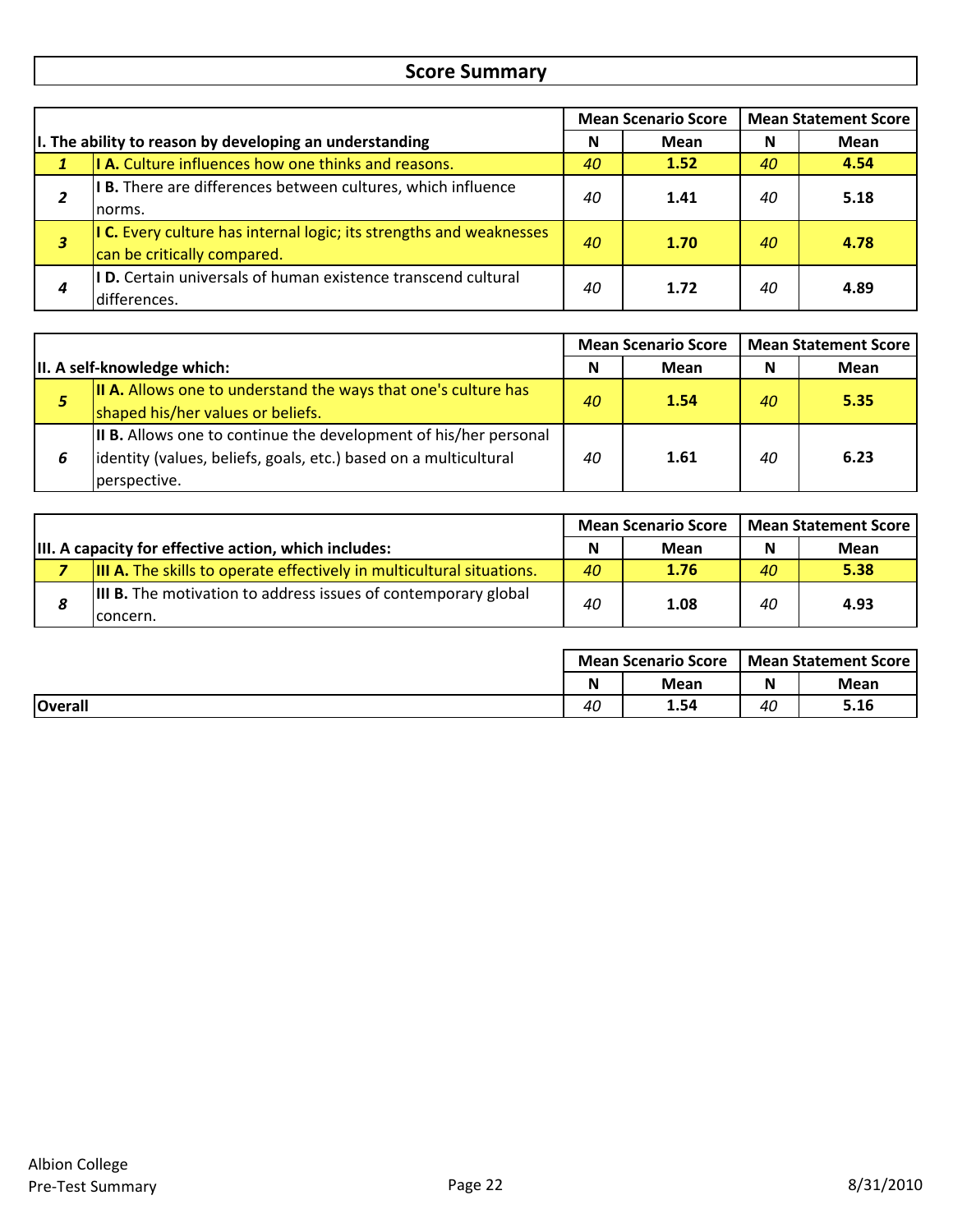| <b>Appendix A</b>                   |                |  |
|-------------------------------------|----------------|--|
| <b>Majors</b>                       |                |  |
| Response                            | N              |  |
| <b>Economics and Management</b>     | 10             |  |
| Spanish                             | 6              |  |
| <b>Communications</b>               | 5              |  |
| German                              | 5              |  |
| <b>International Studies</b>        | 5              |  |
| Psychology                          | 5              |  |
| French                              | 3              |  |
| History                             | 3              |  |
| Anthropology                        | $\overline{1}$ |  |
| Art                                 | $\mathbf 1$    |  |
| <b>Biochemistry</b>                 | 1              |  |
| Biology                             | 1              |  |
| <b>Computer Science</b>             | 1              |  |
| English                             | 1              |  |
| <b>Ethnic Studies</b>               | $\mathbf{1}$   |  |
| Gerstacker                          | $\mathbf{1}$   |  |
| <b>Japanese</b>                     | $\mathbf{1}$   |  |
| <b>Music</b>                        | $\mathbf 1$    |  |
| <b>Physics</b>                      | $\mathbf{1}$   |  |
| <b>Political Science</b>            | 1              |  |
| <b>Religious Studies</b>            | $\mathbf{1}$   |  |
| <b>Trans Latin American Studies</b> | 1              |  |

| <b>Minors</b>                |                |  |  |
|------------------------------|----------------|--|--|
| Response                     | N              |  |  |
| Psychology                   | 5              |  |  |
| Anthropology                 | $\overline{2}$ |  |  |
| <b>English</b>               | $\overline{2}$ |  |  |
| History                      | $\overline{2}$ |  |  |
| Sociology                    | $\overline{2}$ |  |  |
| Art                          | 1              |  |  |
| <b>Business Management</b>   | 1              |  |  |
| Communications               | 1              |  |  |
| <b>International Studies</b> | 1              |  |  |
| Journalism                   | 1              |  |  |
| Philosophy                   | 1              |  |  |
| Spanish                      | 1              |  |  |
| <b>Statistics</b>            | 1              |  |  |
| Studio art                   | 1              |  |  |

| <b>Concentrations</b>            |   |  |  |
|----------------------------------|---|--|--|
| Response                         | N |  |  |
| Gerstacker                       | 6 |  |  |
| <b>Honors Institute</b>          |   |  |  |
| <b>Business Managment</b>        |   |  |  |
| Education                        | 1 |  |  |
| <b>Ford Institute</b>            |   |  |  |
| Pre-Med                          |   |  |  |
| <b>Public Policy and Service</b> |   |  |  |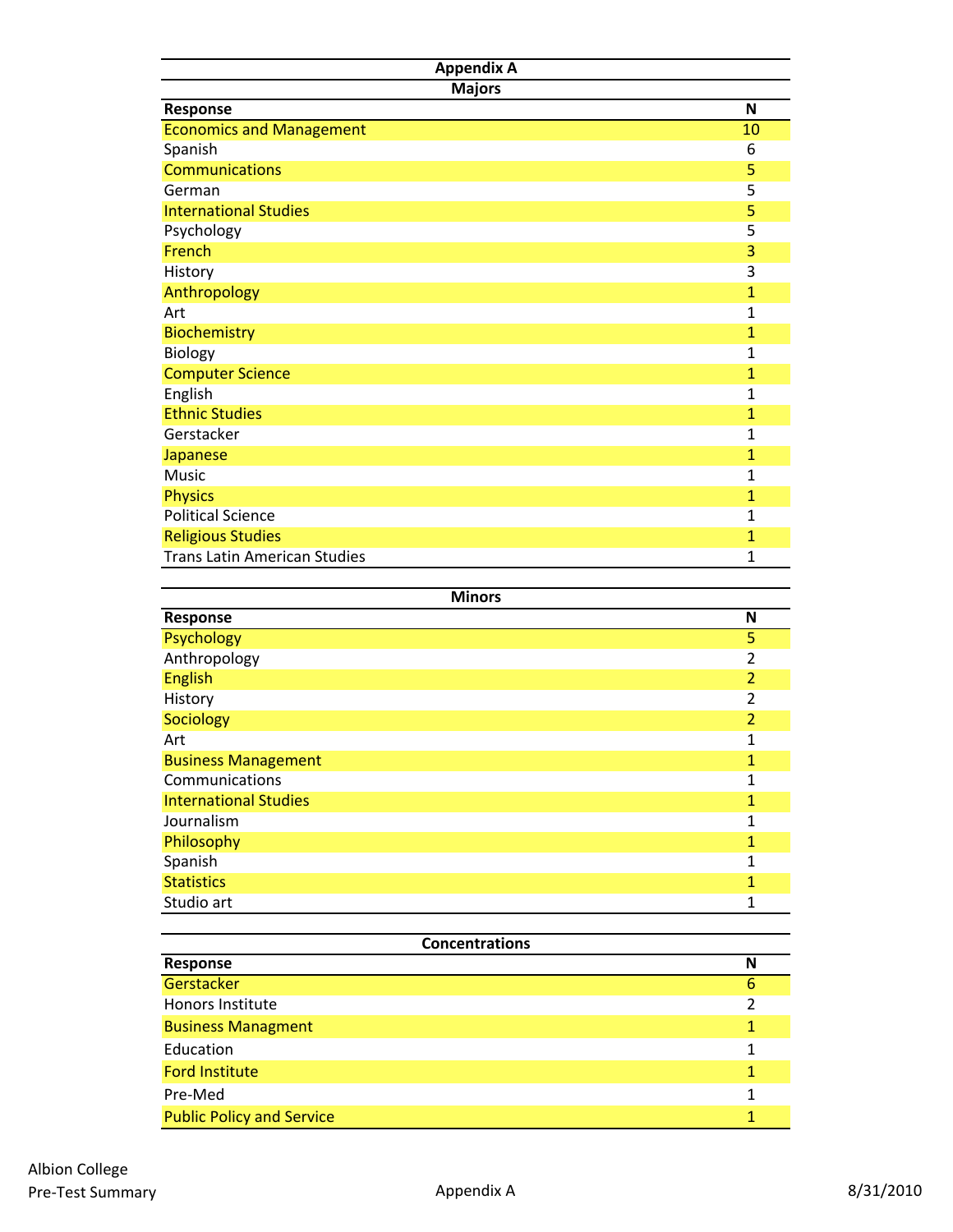# **Appendix B 20. Travel Abroad Experiences**

**Raw Responses**

| 10 months                                                                                                                 |
|---------------------------------------------------------------------------------------------------------------------------|
| A lot of places in Europe, for various times                                                                              |
| Appleby of Westmorland, England: 4 months                                                                                 |
| Argentina, Mexico, Jamaica, Tortola, St. Thomas, St. Martin, St. Lucia, Cayman Islands, Uruguay, Canada, Puerto Rico, and |
| the Dominican Republic. Argentina and Mexico were for extended periods of time. The rest were mostly day excursions.      |
| <b>Australia and Mexico for Vacation</b>                                                                                  |
| Cameroon, 15 days, Latvia, 10 days, France 15 days                                                                        |
| Central Europe (France, Germany, Belgium, The Netherlands, Switzerland) for 3 weeks                                       |
| China, 10 days                                                                                                            |
| China, Japan, Italy, Singapore                                                                                            |
| Costa Rica, a week                                                                                                        |
| England and France for 2 weeks in 2006                                                                                    |
| England, 5 days. Ireland, 3 days. Spain, 15 days. Jamaica, 7 days. Cameroon, 17 days.                                     |
| Europe for about 2 weeks                                                                                                  |
| Europe, 2 weeks                                                                                                           |
| France-2 weeks, Cameroon-2.5 weeks                                                                                        |
| France (a week), England (3-4 days), Spain (3-4 days)                                                                     |
| France 2 weeks, British Isles 3 weeks, Japan one month                                                                    |
| France and Italy for two weeks                                                                                            |
| Germany-2 weeks, Australia-2 Weeks                                                                                        |
| Germany, Austeria, and Czech Republic, 10 days                                                                            |
| Germany, Austria, Mexico, Caribbean, and Canada                                                                           |
| Greece and Turkey - three weeks                                                                                           |
| Ireland for 1 week, Swizterland for 1 week, Mexico for 2 weeks, Canada                                                    |
| Italy (1 week) and Spain (1 week)                                                                                         |
| Italy, Finland and a few other European countries for about a month                                                       |
| Japan, Australia, China for a week; Macedonia for 2 weeks.                                                                |
| Palau(1year) Russia(1 week) Vietnam and Cambodia(1 week) Guam(10 days)                                                    |
| Spain-10 days, Mexico-7 days, Israel-10 days, Canada                                                                      |
| SURINAME (2 WEEKS), JAPAN (2 WEEKS), NIGERIA (1 MONTH TOTAL), ITALY, SCOTLAND, POLAND (2 WEEKS)                           |

**22. Study Abroad Experiences**

**Raw Responses**

Albion College for 3 years.

America, 5 years

Appleby of Westmorland, England: 4 months

Japan one month

Lithuania 10 months

Palau(1 year)

technically yes through a high school foreign exchange program‐ Frankfurt, Germany for 1 month

| 24. Living Abroad Experiences                                               |
|-----------------------------------------------------------------------------|
| <b>Raw Responses</b>                                                        |
| China (18 years) Palau(1 year)                                              |
| England, 4 months                                                           |
| I grew up in the Philippines for 18 years, then went to Albion for College. |
| Italy for 3-4 years                                                         |
| Marijampole, Lithuania 10 months.                                           |
| UK 6 years Germany 3 years                                                  |